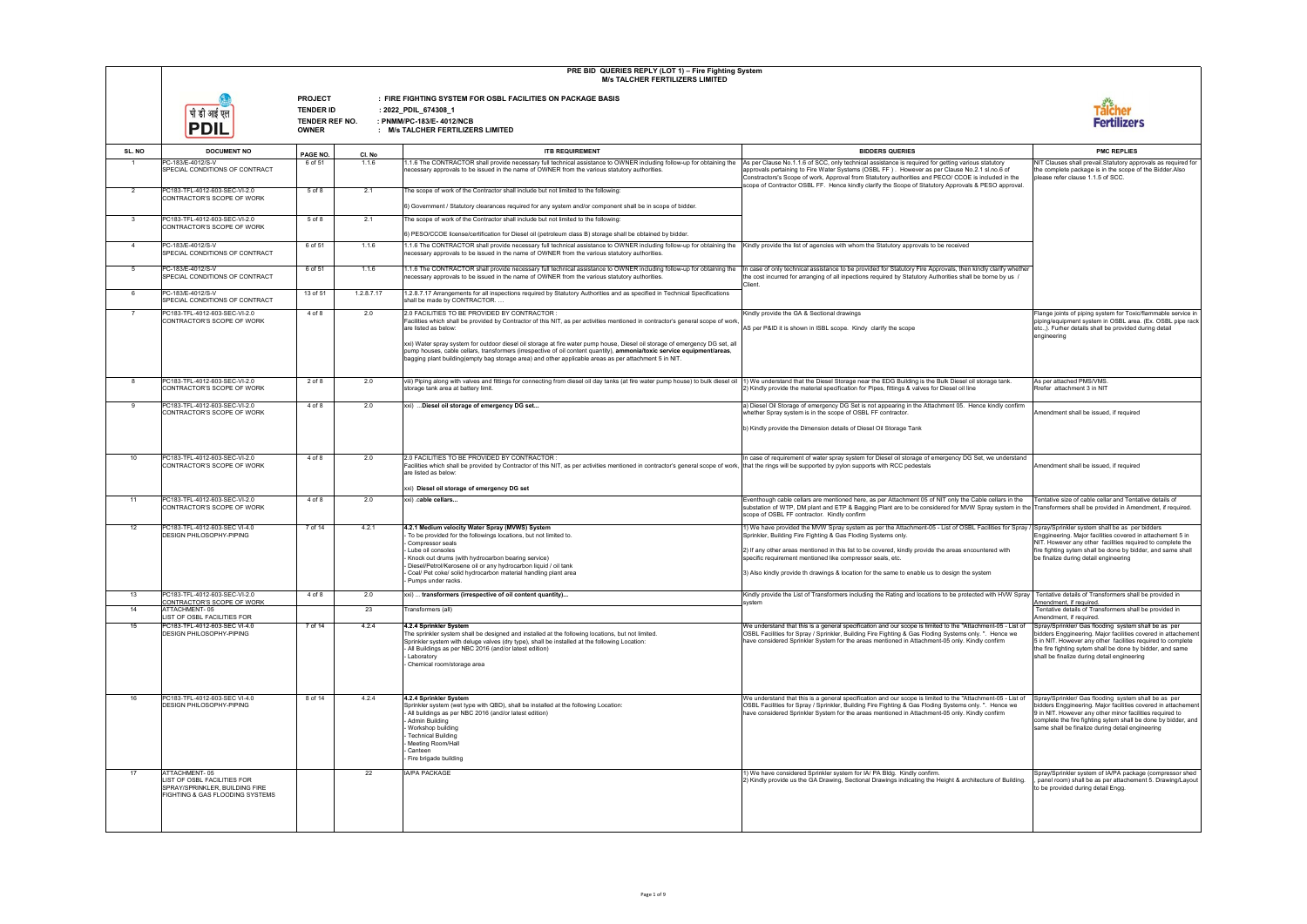|          | PRE BID QUERIES REPLY (LOT 1) - Fire Fighting System<br><b>M/s TALCHER FERTILIZERS LIMITED</b>                                |                                                                      |       |                                                                                                                                                                                                                                                                                                                                                                                                                                                                                                                                                                                                                                                                                                                                                                                                   |                                                                                                                                                                                                                                                                                                                                                                                                                                                                                                                               |                                                                                                                                                                                                                                                                                                   |
|----------|-------------------------------------------------------------------------------------------------------------------------------|----------------------------------------------------------------------|-------|---------------------------------------------------------------------------------------------------------------------------------------------------------------------------------------------------------------------------------------------------------------------------------------------------------------------------------------------------------------------------------------------------------------------------------------------------------------------------------------------------------------------------------------------------------------------------------------------------------------------------------------------------------------------------------------------------------------------------------------------------------------------------------------------------|-------------------------------------------------------------------------------------------------------------------------------------------------------------------------------------------------------------------------------------------------------------------------------------------------------------------------------------------------------------------------------------------------------------------------------------------------------------------------------------------------------------------------------|---------------------------------------------------------------------------------------------------------------------------------------------------------------------------------------------------------------------------------------------------------------------------------------------------|
|          | पी डी आई एल<br><b>PDIL</b>                                                                                                    | <b>PROJECT</b><br><b>TENDER ID</b><br>TENDER REF NO.<br><b>OWNER</b> |       | : FIRE FIGHTING SYSTEM FOR OSBL FACILITIES ON PACKAGE BASIS<br>: 2022_PDIL_674308_1<br>: PNMM/PC-183/E-4012/NCB<br>: M/s TALCHER FERTILIZERS LIMITED                                                                                                                                                                                                                                                                                                                                                                                                                                                                                                                                                                                                                                              |                                                                                                                                                                                                                                                                                                                                                                                                                                                                                                                               | Talcher<br>Fertilizers                                                                                                                                                                                                                                                                            |
| 18       | PC183-TFL-4012-603-SEC-VI-2.0<br>CONTRACTOR'S SCOPE OF WORK                                                                   | 4 of 8                                                               | 2.0   | xxi)  all pump houses                                                                                                                                                                                                                                                                                                                                                                                                                                                                                                                                                                                                                                                                                                                                                                             | Kindly provide the the Details of Pump House which are to be protected with MVW Spray System                                                                                                                                                                                                                                                                                                                                                                                                                                  | Spray/Sprinkler system of pump house shall be as per<br>bidders Enggineering. Major facilities covered in attachement<br>5 in NIT. However any other facilities required to complete<br>the fire fighting sytem shall be done by bidder, and same<br>shall be finalize during detail engineering. |
|          | PC183-TFL-603-SEC-VI-A06<br>ATTACHMENT-06<br>(CONCEPTUAL LAYOUT OF FIRE WATER<br>PUMP HOUSE)                                  |                                                                      |       | DWG NO.PC183-0000-0016 (REV.P1)<br>CONCEPTUAL DRAWING OF FIRE WATER PUMP HOUSE FOR INTEGRATED COAL BASED FERTILIZER AND<br>CHEMICALS COMPLEX                                                                                                                                                                                                                                                                                                                                                                                                                                                                                                                                                                                                                                                      | We request you to kindly consider the Minimum water level of the reservoir to be above the Top of Casing<br>of the pumps which will be conveyed to you during detailed engineering stage                                                                                                                                                                                                                                                                                                                                      | Tentative fire water reservoir & fire water pump house<br>drawing is attached in attachement 9. Pump house along<br>with required elevation of pumps shall be as per detail<br>engineering by bidder.                                                                                             |
| 20       | PC183-TFL-603-SEC-VI-A06<br>ATTACHMENT-06<br>(CONCEPTUAL LAYOUT OF FIRE WATER<br>PUMP HOUSE)                                  |                                                                      |       | DWG NO.PC150-0000-0217 (REV.P)<br>GENERAL ARRANGEMENT OF FIRE WATER MOUNTING PUMP HOUSE                                                                                                                                                                                                                                                                                                                                                                                                                                                                                                                                                                                                                                                                                                           | We understand that this drawing is not applicable for Fire Water Pump House                                                                                                                                                                                                                                                                                                                                                                                                                                                   | Drawing No. PC150-0000-0217 is reference purpose only.                                                                                                                                                                                                                                            |
| 21       | PC183-TFL-4012-603-SEC-VI-2.0<br>CONTRACTOR'S SCOPE OF WORK                                                                   | $2$ of $8$                                                           | 2.0   | iv) Draw off connection (4 way, level gauge, level transmitter), strainer mesh (at suction pit) for fire water reservoir will be in<br>the scope of bidder.                                                                                                                                                                                                                                                                                                                                                                                                                                                                                                                                                                                                                                       | Kindly provide the details / arrangement & quantity of Draw off connection to be provided for Fire Water<br>Reservoir                                                                                                                                                                                                                                                                                                                                                                                                         | As per detail engineering by bidder                                                                                                                                                                                                                                                               |
| 22       | Dwg. No. PC183-7115-0046 Rev.0<br>SCHEMATIC ARRANGEMENT FOR FIRE<br><b>FIGHTING</b>                                           |                                                                      |       | Common Discharge manifold                                                                                                                                                                                                                                                                                                                                                                                                                                                                                                                                                                                                                                                                                                                                                                         | Tender P&I Diagram does not indicate isolation valve in discharge manifold. Please confirm whether<br>isolation valve is required in common discharge manifold to divide the same in two parts for ease of<br>maintenance as followed in other similar projects                                                                                                                                                                                                                                                               | As per detail engineering by bidder                                                                                                                                                                                                                                                               |
| 23       | PC183-TFL-4012-603-SEC VI-3.0<br>SECTION VI-3.0<br>DESIGN PHILOSOPHY-PROCESS                                                  | 5 of 7                                                               |       | 4. FIRE WATER NETWORK DESIGN BASIS<br>viii. Each Pump should have individual pump testing line with an isolation valve.                                                                                                                                                                                                                                                                                                                                                                                                                                                                                                                                                                                                                                                                           | The Individual test line is not indicated in the P&ID of FWPH which is also a part of NIT. However it is<br>specified in clause no.4 of Design Philosophy process, that individual pump testing line with isolation<br>valve is required. But as per our previous experience with HAZOP the individual test line is required for<br>each pumpset.<br>Hence kindly clarify / confirm the requirement of Individual pump test line with isolation valves                                                                        | As per PC183-TFL-4012-603-SEC IV-03 clause no.4 of<br>Design Philosophy process shall previal.                                                                                                                                                                                                    |
| 24       | Dwg. No. PC183-7115-0046 Rev.0<br>SCHEMATIC ARRANGEMENT FOR FIRE<br><b>FIGHTING</b>                                           |                                                                      |       | PumpTest Line                                                                                                                                                                                                                                                                                                                                                                                                                                                                                                                                                                                                                                                                                                                                                                                     |                                                                                                                                                                                                                                                                                                                                                                                                                                                                                                                               | As per PC183-TFL-4012-603-SEC IV-03 clause no.4 of<br>Design Philosophy process shall previal.                                                                                                                                                                                                    |
| 25       | PC183-TFL-4012-603-SEC VI-4.0<br>DESIGN PHILOSOPHY-PIPING                                                                     | 7 of 14                                                              | 4.2   | Instrument air service Piping/ Tubing shall be SS304.                                                                                                                                                                                                                                                                                                                                                                                                                                                                                                                                                                                                                                                                                                                                             | Kindly provide the tapping points for instrument air for DV operation                                                                                                                                                                                                                                                                                                                                                                                                                                                         | Owner shall provide instrument air/service water/plant air/<br>drinking water at battery limit of fire water pump house, fire<br>control room etc., facilities, and bidder has to take tapping<br>from available point.                                                                           |
| 26       | PC183-TFL-4012-603-SEC VI-4.0<br>DESIGN PHILOSOPHY-PIPING                                                                     | 7 of 14                                                              | 4.2   | Instrument air service Piping/ Tubing shall be SS304.                                                                                                                                                                                                                                                                                                                                                                                                                                                                                                                                                                                                                                                                                                                                             | As per ATTACHMENT- 03, (PMS & VMS), Pipe Class D24 is mentioned for Instrument air (wet). But as<br>per Clause No.4.2 of Design Philosophy Piping SS304 is used for Instrument air service piping.<br>From the above details we understand the following<br>1) Instrument air (wet) piping is to be used downstream of the Deluge Valve in the detection line<br>[2) SS304 piping is to be used for tapping from existing air line point provided by client to the deluge valve<br>Kindly confirm / clarify our understanding | SS304 required for instrument air                                                                                                                                                                                                                                                                 |
| 27       | PC183-TFL-4012-603-SEC VI-4.0<br>DESIGN PHILOSOPHY-PIPING                                                                     | 4 of 14                                                              |       | 4.1 Fire Hydrant System<br>Flushing point with isolation gate valve and pressure gauge points (approx at the rate 300mtr. and at all battery limit tie in<br>points) with isolation gate valve shall be provided on all headers.                                                                                                                                                                                                                                                                                                                                                                                                                                                                                                                                                                  | Kindly provide the location, number & Size of flushing points to be considered                                                                                                                                                                                                                                                                                                                                                                                                                                                | Please refer Conceptual fire water layout drawing no. PC183-<br>4012-921-001 attached in NIT. However finalize during detail<br>engg.                                                                                                                                                             |
| 28       | PC183-TFL-4012-603-SEC VI-4.0<br>DESIGN PHILOSOPHY-PIPING                                                                     | 5 of 14                                                              |       | 4.1 Fire Hydrant System<br>Number of hydrants shall be based on one hydrant post with two hydrant valves for every 30m (max.) of external perimeter<br>of process units and storage tank area. For utility and other building areas, this distance shall be a maximum of 45m. areas We understand that we have to consider the hydrants as per your Conceptual Layout only. Kindly en<br>Hydrants and/or water monitors shall be located keeping in view the different risks within the premises which are to be<br>protected and ensuring effective coverage.<br>Double hydrants (IS: 5290 type A, hydrant valve with single outlet) on each hydrant post (i.e. two hydrant valves<br>mounted on each stand post) and at every 30m centre to centre, along the hydrant mains, shall be provided. | The spacing of Hydrants for utility areas are not clear from this specification. As per Conceptual Layout,<br>30m spacing has been considered from Hydrant to hydrant or from Hydrant to monitor inside the plant<br>confirm                                                                                                                                                                                                                                                                                                  | Please refer Conceptual fire water layout drawing no. PC183-<br>4012-921-001 attached in NIT. However finalize during detail                                                                                                                                                                      |
| 29       | PC183-TFL-4012-603-SEC VI-4.0<br><b>DESIGN PHILOSOPHY-PIPING</b>                                                              | 5 of 14                                                              |       | 4.1 Fire Hydrant System<br>Double hydrants (IS: 5290 type A, hydrant valve with single outlet) on each hydrant post (i.e. two hydrant valves mounted on Barrack is outside the plant battery limit and hence are to be provided with Single Headed Hydran<br>each stand post) and at every 30m centre to centre, along the hydrant mains, shall be provided.                                                                                                                                                                                                                                                                                                                                                                                                                                      | We understand from the Conceptual fire water layout that areas like Vikrampur Guest House, CISF<br>as per the Layout. We are considering the same as per your Conceptual Fire Water layout. Kindly<br>confirm                                                                                                                                                                                                                                                                                                                 | Bidder understanding is correct                                                                                                                                                                                                                                                                   |
| 30       | CONCEPTUAL FIRE WATER LAYOUT                                                                                                  |                                                                      |       | Fire Brigade Vehicle Parking area                                                                                                                                                                                                                                                                                                                                                                                                                                                                                                                                                                                                                                                                                                                                                                 | Kindly confirm the TP Location for Fire Brigade vehicle parking for closing the ring                                                                                                                                                                                                                                                                                                                                                                                                                                          | Tie in locations are marked in the Conceptual fire water<br>layout drawing no. PC183-4012-921-001 attachment 1 in<br>NIT. However finalize during detail engg.                                                                                                                                    |
| 31       | CONCEPTUAL FIRE WATER LAYOUT                                                                                                  |                                                                      |       | Sandbedding for UG Pipes                                                                                                                                                                                                                                                                                                                                                                                                                                                                                                                                                                                                                                                                                                                                                                          | Sandbedding is not indicated in the typical detail of underground pipe. Kindly clarify any requirement of<br>sandbedding for pipes running underground and provide the thickness of sandbedding                                                                                                                                                                                                                                                                                                                               | Refer Design philosophy (PC183-TFL-4012-603-SEC VI-4.0)<br>clause no. 4.1.1 VII attached in NIT.                                                                                                                                                                                                  |
| 32       | PC183-TFL-4012-603-SEC VI-4.0<br><b>DESIGN PHILOSOPHY-PIPING</b>                                                              | 6 of 14                                                              | 4.1.1 | 4.1.1 Buried Pipes<br>The following points to be considered in designing of buried pipes<br>ii) Underground pipe at crossing roads, access ways shall have RCC casing pipe (Culvert or Hume pipe). Underground<br>piping at rail crossing shall be as per Indian railways.                                                                                                                                                                                                                                                                                                                                                                                                                                                                                                                        | This clause gives us option to use Culvert or Hume Pipe for road crossing. However Culvert is indicated in As per detail engineering by bidder<br>the Conceptual Fire Water Layout which also forms a part of NIT. Kindly clarify / confirm whether we can<br>use Hume Pipe for single or two pipes crossing at a single place and culvert in case of more pipes<br>crossing at a single place                                                                                                                                |                                                                                                                                                                                                                                                                                                   |
| 33       | PC183-TFL-4012-603-SEC VI-4.0<br>DESIGN PHILOSOPHY-PIPING                                                                     | 11 of 14                                                             | 5.6   | 5.6 Hose Box<br>Hose Box with accessories shall be provided for each hydrant post and each fire brigade connection (3 Way, 4 Way with<br>isolation gate valve).                                                                                                                                                                                                                                                                                                                                                                                                                                                                                                                                                                                                                                   | Since Hose Box is asked for Fire Brigade connection, we request you to kindly clarify the accessories<br>required to be inside the Hose Box for Fire Brigade connection                                                                                                                                                                                                                                                                                                                                                       | Hose boxes required for fire brigade connection                                                                                                                                                                                                                                                   |
| 34<br>35 | PC183-TFL-4012-603-SEC VI-4.0<br><b>DESIGN PHILOSOPHY-PIPING</b><br>PC183-TFL-4012-603-SEC VI-4.0<br>DESIGN PHILOSOPHY-PIPING | 11 of 14<br>8 of 14                                                  |       | 5.6 Hose Box<br>Hose boxes shall be made of M.S. material and painted red with dimensions 18 SWG thick M.S. sheet, size 750 mm x 600<br>mm x 250 mm. Each box shall contain 2 nos.x 15 m of 21/2" fire hose (IS-636 Type-B) with gun metal nozzle, coupling,<br>niversal branch pipe (IS-903), MS spanner. 1no.<br>4.3 Foam System<br>Foam system shall be provided for transformer area and hydrocarbon oil tank area.                                                                                                                                                                                                                                                                                                                                                                           | Since Hydrant valve MOC is SS304, we provide the MOC of the following items as SS304<br>1) Branch pipe with nozzle<br>2) Fire Hose Coupling<br>a) Which type of Foam system to be considered for Transformer area?<br>b) We understand that bidder has to provide only Foam monitors in transformer and FO Tank area. Please 4012-921-001 attached in NIT. However finalize during detail                                                                                                                                     | Amendment shall be issued, if required<br>Please refer Conceptual fire water layout drawing no. PC183-                                                                                                                                                                                            |
|          |                                                                                                                               |                                                                      |       |                                                                                                                                                                                                                                                                                                                                                                                                                                                                                                                                                                                                                                                                                                                                                                                                   | confirm.                                                                                                                                                                                                                                                                                                                                                                                                                                                                                                                      | engg.                                                                                                                                                                                                                                                                                             |

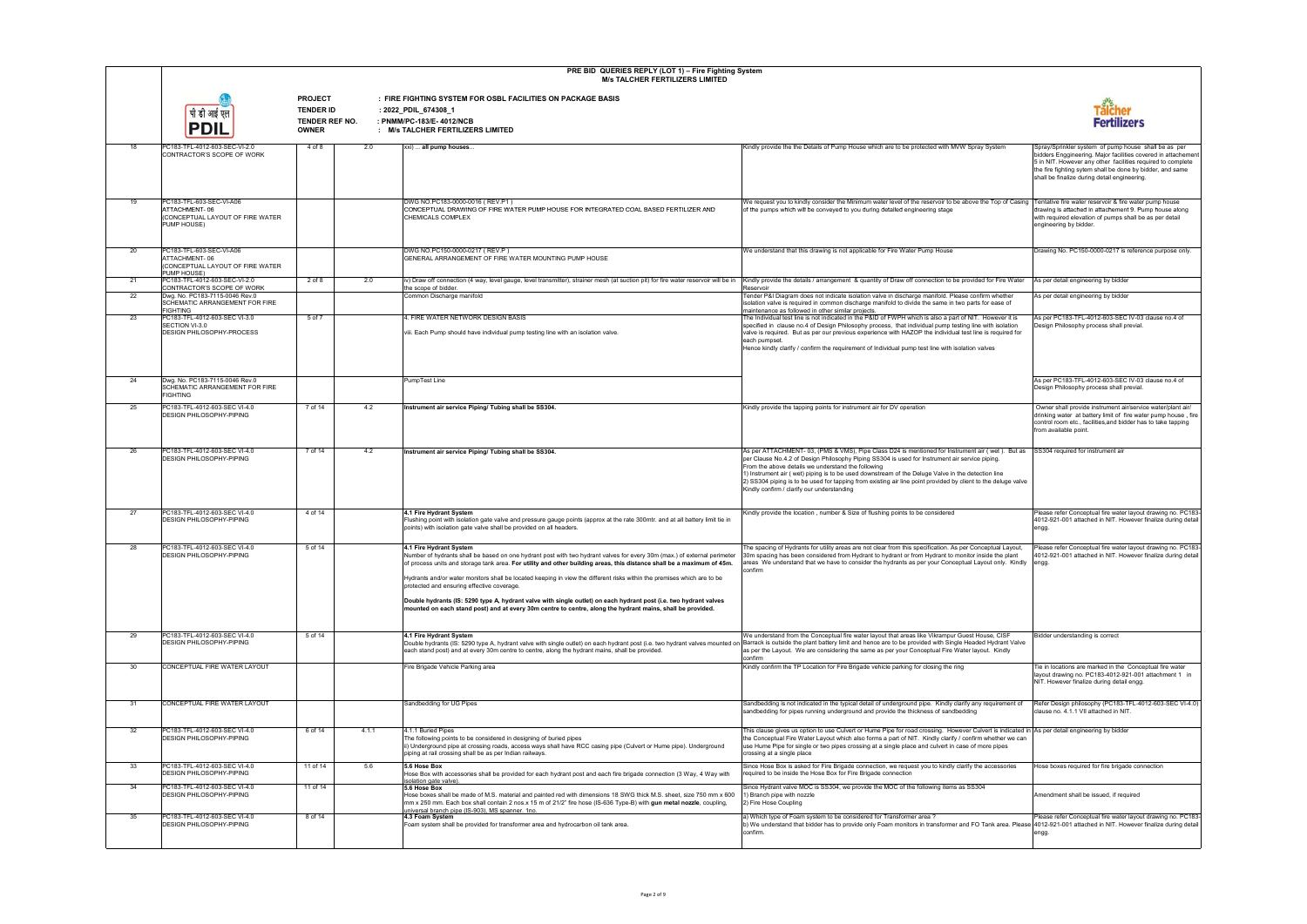|    |                                                                                                             |                                                                      | PRE BID QUERIES REPLY (LOT 1) - Fire Fighting System<br><b>M/s TALCHER FERTILIZERS LIMITED</b>                                                                                                                                                                                                                                                                                                                                                                                                                                                                                                                                                                                                            |                                                                                                                                                                                                                                                                                                                                                                                                                                                          |                                                                                                                                                                                                                         |
|----|-------------------------------------------------------------------------------------------------------------|----------------------------------------------------------------------|-----------------------------------------------------------------------------------------------------------------------------------------------------------------------------------------------------------------------------------------------------------------------------------------------------------------------------------------------------------------------------------------------------------------------------------------------------------------------------------------------------------------------------------------------------------------------------------------------------------------------------------------------------------------------------------------------------------|----------------------------------------------------------------------------------------------------------------------------------------------------------------------------------------------------------------------------------------------------------------------------------------------------------------------------------------------------------------------------------------------------------------------------------------------------------|-------------------------------------------------------------------------------------------------------------------------------------------------------------------------------------------------------------------------|
|    | पी डी आई एल<br><b>PDIL</b>                                                                                  | <b>PROJECT</b><br><b>TENDER ID</b><br>TENDER REF NO.<br><b>OWNER</b> | : FIRE FIGHTING SYSTEM FOR OSBL FACILITIES ON PACKAGE BASIS<br>: 2022_PDIL_674308_1<br>: PNMM/PC-183/E-4012/NCB<br>: M/s TALCHER FERTILIZERS LIMITED                                                                                                                                                                                                                                                                                                                                                                                                                                                                                                                                                      |                                                                                                                                                                                                                                                                                                                                                                                                                                                          | Fertilizers                                                                                                                                                                                                             |
| 36 | PC183-TFL-4012-603-SEC VI-4.0<br><b>DESIGN PHILOSOPHY-PIPING</b>                                            | 8 of 14                                                              | 4.3 Foam System<br>Hydrocarbon oil tank area and LPG/NG gas skid area shall be surrounded by at least 3 foam monitors strategically installed, document to follow<br>so that each tank or each gas skid is fully covered within the monitors throw range.                                                                                                                                                                                                                                                                                                                                                                                                                                                 | As per Conceptual layout NG gas skid is sourrounded by 2 foam monitor only. Kindly confirm which                                                                                                                                                                                                                                                                                                                                                         | LPG/NG gas skid area shall be surrounded by at least 3<br>foam monitors strategically installed, so that gas skid system<br>is fully covered within the monitors throw range.                                           |
| 37 | CONCEPTUAL FIRE WATER LAYOUT                                                                                |                                                                      | 3 Way FBI & 4 Way FBI                                                                                                                                                                                                                                                                                                                                                                                                                                                                                                                                                                                                                                                                                     | As per Clause 5.5 of the IS 3844 (Code of Practice for Installation and maintenance of Internal Fire<br>Hydrants and Hose Reel ) only 2 way or 3 way Fire Service Inlet is required for the risers (as applicable.)<br>Hence kindly clarify the requirement of 3 Way FBI & 4 Way FBI indicated in many areas in the Conceptual<br>Fire Water Layout                                                                                                      | 3 Way- 4 Way to be provided.<br>Please refer Conceptual fire water layout drawing no. PC183-<br>4012-921-001 attached in NIT.                                                                                           |
| 38 | CONCEPTUAL FIRE WATER LAYOUT                                                                                |                                                                      |                                                                                                                                                                                                                                                                                                                                                                                                                                                                                                                                                                                                                                                                                                           | Kindly clarify the purpose of Isolation valve (Whether the indicated valve is for flushing purpose or<br>Isolation valve for Wet Risers ). Clarity is required for studying the drawing                                                                                                                                                                                                                                                                  | Tapping points for the facilities                                                                                                                                                                                       |
| 39 | PC183-TFL-4012-603-SEC VI-4.0<br><b>DESIGN PHILOSOPHY-PIPING</b>                                            | 5 of 14<br>4.1                                                       | 4.1 Fire Hydrant System<br>There may be cases where due to horizontal obstruction, a particular vessel/ process column may not be approachable by<br>ordinary monitor or hydrant, elevated monitors shall be provided to take care of such conditions.                                                                                                                                                                                                                                                                                                                                                                                                                                                    | Kindly provide the location of elevated monitors                                                                                                                                                                                                                                                                                                                                                                                                         | As per detail engineering by bidder                                                                                                                                                                                     |
| 40 | PC183-TFL-4012-603-SEC VI-4.0<br>DESIGN PHILOSOPHY-PIPING                                                   | 4.1<br>5 of 14                                                       | 4.1 Fire Hydrant System<br>Tall columns, structure, towers and equipment where it may not be possible to provide access staircases with hydrants on<br>landing, will be considered as protected by hydrants at ground level, provided they are less than 15 m in height. When the<br>height exceeds 15 m, the concerned hydrants shall be replaced by monitors.<br>Alternate hydrants for protection of loading unloading bays, rail/truck gantries shall be replaced by water/foam monitors.                                                                                                                                                                                                             | Kindly provide the details of any such location under OSBL Scope                                                                                                                                                                                                                                                                                                                                                                                         | As per detail engineering by bidder                                                                                                                                                                                     |
| 41 | PC183-TFL-4012-603-SEC VI-4.0<br><b>DESIGN PHILOSOPHY-PIPING</b>                                            | 6 of 14                                                              | 4.1 Fire Hydrant System<br>Field adjustable variables flow type remote operated monitors shall be provided for the protection of inaccessible equipment.                                                                                                                                                                                                                                                                                                                                                                                                                                                                                                                                                  | Kindly provide the inaccessible equipment location                                                                                                                                                                                                                                                                                                                                                                                                       | Normally ,no facilities in OSBL areas are envisaged<br>inaccessible, However if any, shall be finalize during detail<br>engg.                                                                                           |
| 42 | PC183-TFL-4012-603-SEC-VI-2.0                                                                               | 2.0<br>4 of 8                                                        | 2.0 FACILITIES TO BE PROVIDED BY CONTRACTOR :                                                                                                                                                                                                                                                                                                                                                                                                                                                                                                                                                                                                                                                             | Kindly provide the location and details of possible locations of pipe crossover to enable us to calculate the As per detail engineering by bidder                                                                                                                                                                                                                                                                                                        |                                                                                                                                                                                                                         |
|    | CONTRACTOR'S SCOPE OF WORK                                                                                  |                                                                      | Facilities which shall be provided by Contractor of this NIT, as per activities mentioned in contractor's general scope of work, quanitity<br>are listed as below:<br>xxxii) Civil works including excavation, backfilling, pipe sleepers, pipe crossover / jumpover & structurals and other civil work<br>for the smooth execution of fire fighting system.                                                                                                                                                                                                                                                                                                                                              |                                                                                                                                                                                                                                                                                                                                                                                                                                                          |                                                                                                                                                                                                                         |
| 43 | Hydrant Layout - Loading Platform, Track hopper                                                             |                                                                      |                                                                                                                                                                                                                                                                                                                                                                                                                                                                                                                                                                                                                                                                                                           | We request you to provide Culverts on both sides for Loading Platform & Track hopper as per layout for                                                                                                                                                                                                                                                                                                                                                   | As per detail engineering by bidder                                                                                                                                                                                     |
| 44 | CONCEPTUAL FIRE WATER LAYOUT                                                                                |                                                                      | Pipe Sizes as per Layout                                                                                                                                                                                                                                                                                                                                                                                                                                                                                                                                                                                                                                                                                  | Crossing of Fire Pipes<br>Kindly clarify whether the pipe sizes indicated in the layout are minimum or can be optimised                                                                                                                                                                                                                                                                                                                                  | NIT specification is the minimum requirement.                                                                                                                                                                           |
|    |                                                                                                             |                                                                      |                                                                                                                                                                                                                                                                                                                                                                                                                                                                                                                                                                                                                                                                                                           |                                                                                                                                                                                                                                                                                                                                                                                                                                                          |                                                                                                                                                                                                                         |
| 45 | ATTACHMENT-03<br>(PMS & VMS)                                                                                |                                                                      | Pipe Class : B24G<br>Pipe Ends - 4" & below - THD                                                                                                                                                                                                                                                                                                                                                                                                                                                                                                                                                                                                                                                         | Since threaded joints are prone to leakages, we strongly recommend welded joints for G.I piping. These<br>joints will be welded with Zinc rich electrode to maintain the anticorrosive property of the welded joints.<br>Therefore, we request you to permit us to carryout welding of G.I pipe joints as per approved data sheet.                                                                                                                       | As per detail engineering by bidder                                                                                                                                                                                     |
| 46 | PC183-TFL-4012-603-SEC VI-4.0<br><b>DESIGN PHILOSOPHY-PIPING</b>                                            | 8 of 14<br>4.4                                                       | 4.4 Clean agent flooding system<br>Gas flooding system with clean agent, diverter valve (if feasible), detectors & accessories for Control Room, Computer room,<br>Computer console room, UPS room, Battery room, server/database rack room etc. shall be protected by clean agent system<br>as per NFPA- 2001(Inergen/ Argonite/ Novec 1230)                                                                                                                                                                                                                                                                                                                                                             | 1) We understand that the areas to be covered shall be as per Attachment-05 - List of OSBL Facilities for<br>Spray / Sprinkler, Building Fire Fighting & Gas Floding Systems of NIT.<br>2) However the rooms like UPS Room, Battery Room, Server/database rack room are not appearing in the<br>GA Drawing of Fire Station Building. Hence kindly clarify the areas that are to be covered other than<br>Control Room in the Fire Station Building (New) | Tentative fire station building drawing is provided with NIT.<br>However shall be finalize during detail engg. By bidder.                                                                                               |
| 47 | PC183-TFL-4012-603-SEC VI-4.0<br><b>DESIGN PHILOSOPHY-PIPING</b>                                            | 4.4<br>8 of 14                                                       | 4.4 Clean agent flooding system<br>Gas flooding system with clean agent, diverter valve (if feasible), detectors & accessories for Control Room, Computer room,<br>Computer console room, UPS room, Battery room, server/database rack room etc. shall be protected by clean agent system<br>as per NFPA- 2001(Inergen/ Argonite/ Novec 1230)                                                                                                                                                                                                                                                                                                                                                             | PMS is not provided for Clean agent system. Kindly provide                                                                                                                                                                                                                                                                                                                                                                                               | As per code and standard mentioned in NIT                                                                                                                                                                               |
| 48 | PC183-TFL-4012-603-SEC VI-4.0<br><b>DESIGN PHILOSOPHY-PIPING</b>                                            | 11 of 14<br>6.0                                                      | 6.0 FIRST AID FIRE FIGHTING EQUIPMENTS<br>The selection of safety equipment should be such that it is correctly related to the type of fire expected in the area.<br>The general guideline for selection and use shall be as per TAC/IS requirements. Fire extinguishers shall be provided as per<br>TAC/IS.<br>Contractor shall provide the Fire extinguishers items (BIS approved) as specified in tender.                                                                                                                                                                                                                                                                                              | We are providing Fire Extinguishers as per ATTACHMENT- 08 (FIRE EXTINGUISHER LIST). Kindly<br>confirm                                                                                                                                                                                                                                                                                                                                                    | Bidder shall comply ATTACHMENT- 08 (FIRE<br><b>EXTINGUISHER LIST)</b><br>However Amendment, if any shall be issued.                                                                                                     |
| 49 | PC183-TFL-4012-603-SEC VI-4.0<br><b>DESIGN PHILOSOPHY-PIPING</b>                                            | 6.1<br>11 of 14                                                      | 6.1 Fire extinguisher<br>Following Fire Extinguisher types shall be provided.<br>1) 6Kgs., 9 Kgs. Capacity DCP Extinguishers (ABC type) shall be provided on Technological platforms/process ground floor the same & provide the updated list<br>and CCR.<br>2) 4.5 Kgs. Capacity Co2 Extinguishers shall be provided for Sub Stations & Control rooms<br>3) 22.5 Kgs Capacity Co2 Extinguisher shall be provided near transformer bay.<br>4) 50 Kgs capacity DCP Extinguishers (ABC type) shall be provided at critical operating area in plant.<br>5) 75 Kgs capacity DCP Extinguishers (ABC type) shall be provided at critical operating area in plant.                                               | As per this clause 22. 5 Kgs. CO2 Extinguishers are required near Transformer bay, however the same is  Bidder shall comply ATTACHMENT-08 (FIRE<br>not appearing in the ATTACHMENT- 08 (FIRE EXTINGUISHER LIST). We reqeust you to kindly consider EXTINGUISHER LIST)                                                                                                                                                                                    | However Amendment, if any shall be issued.                                                                                                                                                                              |
| 50 | PC183-TFL-4012-603-SEC VI-4.0<br><b>DESIGN PHILOSOPHY-PIPING</b>                                            | 11 of 14<br>6.1                                                      | 6.1 Fire extinguisher<br>Following Fire Extinguisher types shall be provided.<br>1) 6Kgs., 9 Kgs. Capacity DCP Extinguishers (ABC type) shall be provided on Technological platforms/process ground floor critical areas for 50 kgs DCP Extinguishers. Also kindly provide the updated list<br>and CCR.<br>2) 4.5 Kgs. Capacity Co2 Extinguishers shall be provided for Sub Stations & Control rooms<br>3) 22.5 Kgs Capacity Co2 Extinguisher shall be provided near transformer bay.<br>4) 50 Kgs capacity DCP Extinguishers (ABC type) shall be provided at critical operating area in plant.<br>5) 75 Kgs capacity DCP Extinguishers (ABC type) shall be provided at critical operating area in plant. | As per this clause 50 kgs. DCP Extinguishers are required at critical operating area in the plant, however<br>the same is not appearing in the ATTACHMENT-08 (FIRE EXTINGUISHER LIST). Kindly provide the                                                                                                                                                                                                                                                | Bidder shall comply ATTACHMENT- 08 (FIRE<br><b>EXTINGUISHER LIST)</b><br>However Amendment, if any shall be issued.                                                                                                     |
| 51 | ATTACHMENT-08<br>(FIRE EXTINGUISHER LIST)                                                                   |                                                                      | FIRE EXTINGUISHER SYSTEM FOR OSBL FACILITIES TFL TALCHER<br>17. FUEL OIL UNLOAD STORE & FORWARDING AREA                                                                                                                                                                                                                                                                                                                                                                                                                                                                                                                                                                                                   | Fuel Oil Unload Store & Forwarding area is not appearing in the Conceptual Fire Water Layout and Plot<br>Plan. Kindly indicate the location in Plot plan and also provide GA Drawing of the area including the Tank<br>details                                                                                                                                                                                                                           | Bidder shall comply ATTACHMENT- 08 (FIRE<br><b>EXTINGUISHER LIST)</b><br>However Amendment, if any shall be issued.                                                                                                     |
| 52 | PC183-TFL-4012-603-SEC VI-6.0<br>SECTION VI - 6.0<br>DESIGN PHILOSOPHY - CIVIL &<br><b>STRUCTURAL WORKS</b> | 5 of 76<br>1.0                                                       | 1.0 DESIGN PHILOSOPHY FOR SCOPE OF WORK - CIVIL & STRUCTURAL WORK<br>All civil works including design and construction of all foundations and super structures etc<br>within battery limit as briefed below:<br>. Fire fighting system control room and Fire Brigade station building (Ground+1 floor) along with fire brigade vehicle<br>washing ramp, sludge pit, portable sludge drain pump (1 no.), utility air/water piping connected with rubber hoses,<br>bituminous road around the periphery of Fire station building & its interconnection to nearby road and other facilities, etc. as<br>per attached tentative drawing.                                                                      | Kindly provide the details of Sludge drain pump, Utility air / water piping details & Tie in point for Utility air                                                                                                                                                                                                                                                                                                                                       | Owner shall provide instrument air/service water/plant air/<br>drinking water at battery limit of fire water pump house, fire<br>control room etc., facilities, and bidder has to take tapping<br>from available point. |

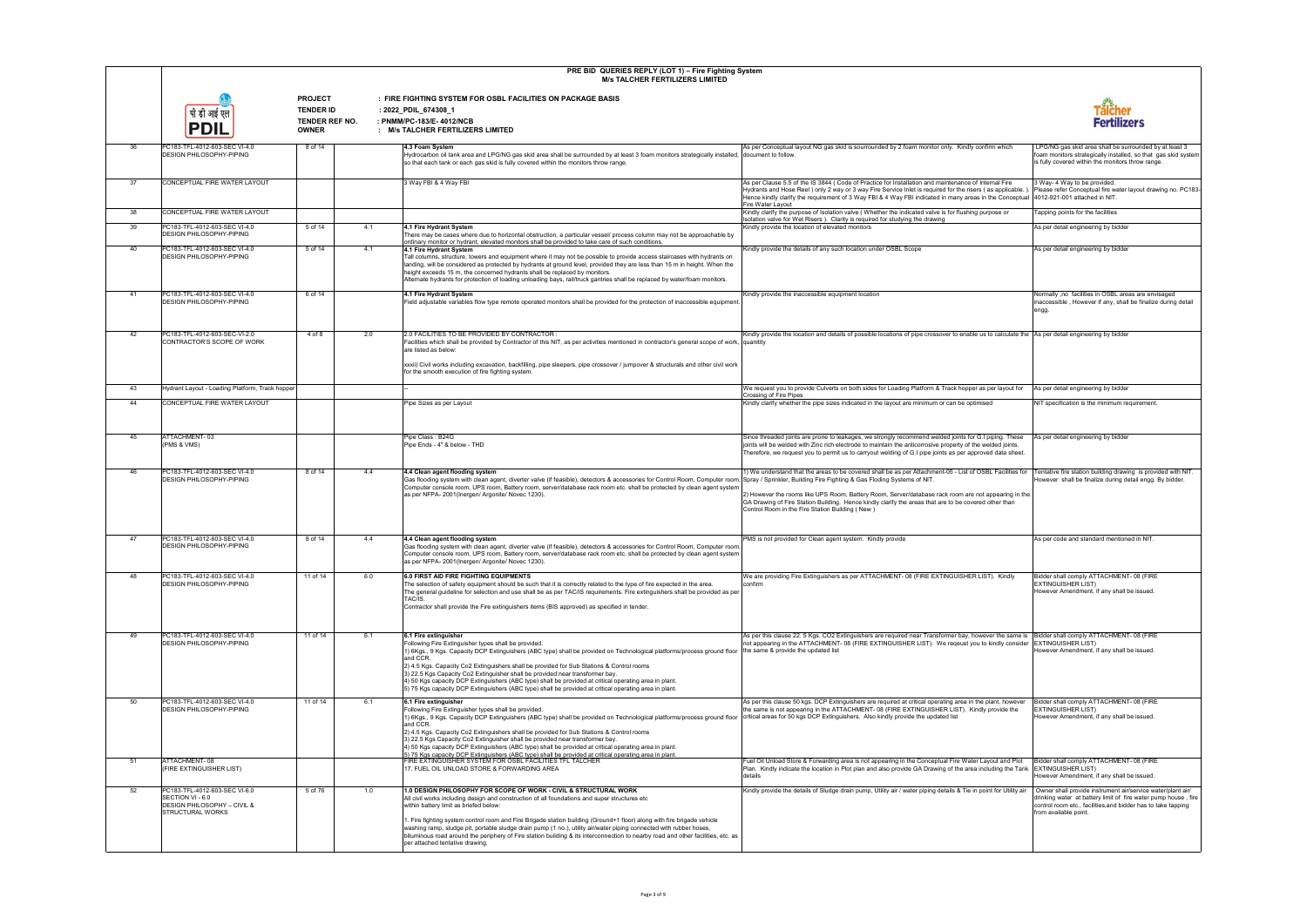|    | PRE BID QUERIES REPLY (LOT 1) - Fire Fighting System<br><b>M/s TALCHER FERTILIZERS LIMITED</b>                                                       |                                                                      |                |                                                                                                                                                                                                                                                                                                                                                                                                                                                                                                                                          |                                                                                                                                                                                                                                                                                                                                                                                                                                                                                                                                                                                                                                                                                                                                                                                                                                                                                                                                                                                                                                                                                                                                                                                                                                                                     |                                                                                                                                                                                                                                                                                                   |
|----|------------------------------------------------------------------------------------------------------------------------------------------------------|----------------------------------------------------------------------|----------------|------------------------------------------------------------------------------------------------------------------------------------------------------------------------------------------------------------------------------------------------------------------------------------------------------------------------------------------------------------------------------------------------------------------------------------------------------------------------------------------------------------------------------------------|---------------------------------------------------------------------------------------------------------------------------------------------------------------------------------------------------------------------------------------------------------------------------------------------------------------------------------------------------------------------------------------------------------------------------------------------------------------------------------------------------------------------------------------------------------------------------------------------------------------------------------------------------------------------------------------------------------------------------------------------------------------------------------------------------------------------------------------------------------------------------------------------------------------------------------------------------------------------------------------------------------------------------------------------------------------------------------------------------------------------------------------------------------------------------------------------------------------------------------------------------------------------|---------------------------------------------------------------------------------------------------------------------------------------------------------------------------------------------------------------------------------------------------------------------------------------------------|
|    | पी डी आई एत<br><b>PDIL</b>                                                                                                                           | <b>PROJECT</b><br><b>TENDER ID</b><br>TENDER REF NO.<br><b>OWNER</b> |                | : FIRE FIGHTING SYSTEM FOR OSBL FACILITIES ON PACKAGE BASIS<br>: 2022_PDIL_674308_1<br>: PNMM/PC-183/E-4012/NCB<br>: M/s TALCHER FERTILIZERS LIMITED                                                                                                                                                                                                                                                                                                                                                                                     |                                                                                                                                                                                                                                                                                                                                                                                                                                                                                                                                                                                                                                                                                                                                                                                                                                                                                                                                                                                                                                                                                                                                                                                                                                                                     | <b>Tälcher<br/>Fertilizers</b>                                                                                                                                                                                                                                                                    |
| 53 | SECTION VI - 10.0<br>PERFORMANCE AND GUARANTEE TESTS                                                                                                 | 4 of 5                                                               | 2.7            | 2.7 Measurements during Guarantee Test:<br>Pressure of min. 9 kg/cm2g at furthest point from pump house, as specified in fire water system layout, enclosed with this                                                                                                                                                                                                                                                                                                                                                                    | We understand that the "furthest point from pump house" is the tie in points where the piping from the<br>pump house connects with ISBL network. Kindly confirm & provide the list of Tie in points where 9<br>Kg/cm2g pressure is required                                                                                                                                                                                                                                                                                                                                                                                                                                                                                                                                                                                                                                                                                                                                                                                                                                                                                                                                                                                                                         | At all ISBL tie in point minimu pressure will be 9kg/cm2g                                                                                                                                                                                                                                         |
| 54 | ATTACHMENT-05<br>LIST OF OSBL FACILITIES FOR<br>SPRAY/SPRINKLER, BUILDING FIRE<br>FIGHTING & GAS FLOODING SYSTEMS                                    |                                                                      | $\overline{2}$ | Sub station (WTP)                                                                                                                                                                                                                                                                                                                                                                                                                                                                                                                        | Kindly provide the GA Drawing of Substation (WTP), Cable Tray Details and Details of Transformers                                                                                                                                                                                                                                                                                                                                                                                                                                                                                                                                                                                                                                                                                                                                                                                                                                                                                                                                                                                                                                                                                                                                                                   | Tentative size of cable cellar and Tentative details of<br>Transformers shall be provided in Amendment, if required                                                                                                                                                                               |
| 55 | ATTACHMENT-05<br>LIST OF OSBL FACILITIES FOR<br>SPRAY/SPRINKLER, BUILDING FIRE<br>FIGHTING & GAS FLOODING SYSTEMS                                    |                                                                      | $\mathbf{3}$   | Sub station (DM +CPU)                                                                                                                                                                                                                                                                                                                                                                                                                                                                                                                    | Kindly provide the GA Drawing of Substation (DM+CPU), Cable Tray Details and Details of Transformers                                                                                                                                                                                                                                                                                                                                                                                                                                                                                                                                                                                                                                                                                                                                                                                                                                                                                                                                                                                                                                                                                                                                                                | Tentative size of cable cellar and Tentative details of<br>Transformers shall be provided in Amendment, if required.                                                                                                                                                                              |
| 56 | ATTACHMENT-05<br>LIST OF OSBL FACILITIES FOR<br>SPRAY/SPRINKLER, BUILDING FIRE<br>FIGHTING & GAS FLOODING SYSTEMS                                    |                                                                      | $\overline{4}$ | Sub station (ETP & STP)                                                                                                                                                                                                                                                                                                                                                                                                                                                                                                                  | Kindly provide the GA Drawing of Substation (ETP & STP), Cable Tray Details and Details of<br>Transformers                                                                                                                                                                                                                                                                                                                                                                                                                                                                                                                                                                                                                                                                                                                                                                                                                                                                                                                                                                                                                                                                                                                                                          | Tentative size of cable cellar and Tentative details of<br>Transformers shall be provided in Amendment, if required.                                                                                                                                                                              |
| 57 | ATTACHMENT-05<br>LIST OF OSBL FACILITIES FOR<br>SPRAY/SPRINKLER, BUILDING FIRE<br>FIGHTING & GAS FLOODING SYSTEMS                                    |                                                                      | 17             | Urea product handling (Bagging Building)                                                                                                                                                                                                                                                                                                                                                                                                                                                                                                 | 1) It is indicated in the Attachment-05 - List of OSBL Facilities for Spray / Sprinkler, Building Fire Fighting & Spray/Sprinkler system for major facilities covered in<br>Gas Floding Systems of NIT, that "Urea product handling ( Bagging Building) to be protected with Spray /<br>SprinklerSystem. However we understand from Clause no.4.2.1 Medium velocity Water Spray (MVWS)<br>System that only empty bags storage area is to be protected with Spray System. Kindly confirm                                                                                                                                                                                                                                                                                                                                                                                                                                                                                                                                                                                                                                                                                                                                                                             | attachement 5 in NIT. However any other facilities required<br>to complete the fire fighting sytem shall be done by bidder,<br>and same shall be finalize during detail engineering.                                                                                                              |
| 58 | ATTACHMENT-05<br>LIST OF OSBL FACILITIES FOR<br>SPRAY/SPRINKLER, BUILDING FIRE                                                                       |                                                                      | 18             | Sub station (Bagging Plant)                                                                                                                                                                                                                                                                                                                                                                                                                                                                                                              | The GA Drawing is not attached in the Tender document. Kindly provide the GA Drawing of Substation (<br>Coal Handling                                                                                                                                                                                                                                                                                                                                                                                                                                                                                                                                                                                                                                                                                                                                                                                                                                                                                                                                                                                                                                                                                                                                               | Amendment shall be issued, if required                                                                                                                                                                                                                                                            |
| 59 | FIGHTING & GAS FLOODING SYSTEMS<br>ATTACHMENT-05<br>LIST OF OSBL FACILITIES FOR<br>SPRAY/SPRINKLER, BUILDING FIRE                                    |                                                                      | 19             | Fire Brigade Station & Fire Control Station (new)                                                                                                                                                                                                                                                                                                                                                                                                                                                                                        | We understand that the Wet sprinkler System is to be provided for Fire Brigade Station (except areas like Bidder understanding is correct.<br>control room                                                                                                                                                                                                                                                                                                                                                                                                                                                                                                                                                                                                                                                                                                                                                                                                                                                                                                                                                                                                                                                                                                          |                                                                                                                                                                                                                                                                                                   |
| 60 | FIGHTING & GAS FLOODING SYSTEMS<br>ATTACHMENT-05<br>LIST OF OSBL FACILITIES FOR<br>SPRAY/SPRINKLER, BUILDING FIRE                                    |                                                                      | 19             | Fire Brigade Station & Fire Control Station (new)                                                                                                                                                                                                                                                                                                                                                                                                                                                                                        | We understand that the Control Room is the only area to be protected with Gas Flooding System                                                                                                                                                                                                                                                                                                                                                                                                                                                                                                                                                                                                                                                                                                                                                                                                                                                                                                                                                                                                                                                                                                                                                                       | Pease refer PC183-TFL-4012-603-SEC VI-4.0 attached with<br><b>NIT</b>                                                                                                                                                                                                                             |
| 61 | FIGHTING & GAS FLOODING SYSTEMS<br>ATTACHMENT-05<br>LIST OF OSBL FACILITIES FOR<br>SPRAY/SPRINKLER, BUILDING FIRE<br>FIGHTING & GAS FLOODING SYSTEMS |                                                                      | 20             | Fire Fighting Pump House                                                                                                                                                                                                                                                                                                                                                                                                                                                                                                                 | Kindly clarify whether the entire fire water pump house is to be protected with Sprinkler System                                                                                                                                                                                                                                                                                                                                                                                                                                                                                                                                                                                                                                                                                                                                                                                                                                                                                                                                                                                                                                                                                                                                                                    | Spray/Sprinkler system of pump house shall be as per<br>bidders Enggineering. Major facilities covered in attachement<br>5 in NIT. However any other facilities required to complete<br>the fire fighting sytem shall be done by bidder, and same<br>shall be finalize during detail engineering. |
| 62 | ATTACHMENT-05<br>LIST OF OSBL FACILITIES FOR<br>SPRAY/SPRINKLER, BUILDING FIRE<br>FIGHTING & GAS FLOODING SYSTEMS                                    |                                                                      | 20             | Fire Fighting Pump House                                                                                                                                                                                                                                                                                                                                                                                                                                                                                                                 | Kindly clarify whether the outdoor diesel oil storage at Fire Water Pump House is to be protected with<br>Spray System.                                                                                                                                                                                                                                                                                                                                                                                                                                                                                                                                                                                                                                                                                                                                                                                                                                                                                                                                                                                                                                                                                                                                             | please refer PC183-TFL-4012-603-SEC VI-4.0                                                                                                                                                                                                                                                        |
| 63 | ATTACHMENT-05<br>LIST OF OSBL FACILITIES FOR<br>SPRAY/SPRINKLER, BUILDING FIRE<br>FIGHTING & GAS FLOODING SYSTEMS                                    |                                                                      | 21             | EDG Building + Panel room                                                                                                                                                                                                                                                                                                                                                                                                                                                                                                                | Kindly provide the GA Drawing of EDG Building & Panel Room                                                                                                                                                                                                                                                                                                                                                                                                                                                                                                                                                                                                                                                                                                                                                                                                                                                                                                                                                                                                                                                                                                                                                                                                          | Please refer Conceptual fire water layout drawing no. PC183-<br>4012-921-001 attached in NIT                                                                                                                                                                                                      |
| 64 | PC183-TFL-4012-603-SEC VI-7.0<br><b>DESIGN SPECIFICATION- ELECTRICAL</b><br><b>FIRE FIGHTING SYSTEM</b><br>OSBL, TFL, TALCHER                        | SHEET 36<br>OF 89                                                    | 13.1           | The intent of this specification is to define the functional and design requirements for an Integrated Fire Alarm System for<br>buildings of Entire Plant area. This specification covers the requirements for selection, design, and engineering,<br>manufacture, supply, inspection, installation, testing at site and commissioning of the system. The list of buildings & plant<br>area shall be as per the following (for this please also refer piping input/layout for Fire fighting system attached elsewhere in  2.<br>the NIT) | Bidder understand's that only folowing list arear/building to be covered with fire Alarm system, please<br>confirm.<br>Admin Building (Existing)<br>Technical Building (Existing)<br>Canteen building<br>Central Store (Existing)<br>Elect & Inst Workshop (Existing)<br>Mech Workshop (Existing)<br>Training Centre (Existing)<br>Urea Silo (Existing)<br>132 kV Substation (Existing)<br>Main Receiving Substation - MRSS<br>10 <sup>1</sup><br>Offsite & Utilities Substation - OUSS<br>11.<br>12.<br><b>EDG Building</b><br>Instrument Air & Plant Air Package<br>13.<br><b>OSBL Cooling Tower Package</b><br>14.<br>16.<br>Urea product Handling (Bagging Building + Bagging Substation+ MCC Room + Conveyor System)<br>Plant Open Area<br>17.<br>18.<br>Fire Brigade Parking<br>Fire Station Building and Fire Control Room<br>19.<br>Raw Water Pump House<br>20.<br>Fire Water Pump House<br>21.<br>22.<br>Wagon Loading Platform<br>23.<br>Pipe Rack<br>24.<br>Truck Parking Area including Workers Room<br>25.<br>Ash Dyke Package Substations and Pump House<br>26.<br>Weigh Bridge<br>27.<br>NG Metering Skid<br>Time Office (Main Gate)<br>28.<br>Security Cabin - Material Gate<br>29.<br>30.<br>Plant Maintenance Office<br>31. Fuel Oil Storage Area | Refer clause 13.1 of Section VI-7.0                                                                                                                                                                                                                                                               |
| 65 | PC183-TFL-4012-603-SEC VI-7.0<br><b>DESIGN SPECIFICATION- ELECTRICAL</b><br><b>FIRE FIGHTING SYSTEM</b><br>OSBL, TFL, TALCHER                        | SHEET 36<br>OF 89                                                    | 13.2           | The list of buildings & plant area (to be covered for interface and integration with Centralised Fire Detection & Alarm System) Kindly Provide the make of existing Fire alarm Sytsem for integration of new and existing syst<br>shall be as per the following. (please refer fire water layout for Fire fighting package system attached with this NIT).                                                                                                                                                                               | topology.                                                                                                                                                                                                                                                                                                                                                                                                                                                                                                                                                                                                                                                                                                                                                                                                                                                                                                                                                                                                                                                                                                                                                                                                                                                           | Fire Detection & Alarm System of entire Plant shall be<br>interfaced & integrated seamlessly. Any hardware and<br>Software required for the same shall be considered by<br>Bidder.                                                                                                                |
| 66 | PC183-TFL-4012-603-SEC VI-7.0<br><b>DESIGN SPECIFICATION- ELECTRICAL</b><br><b>FIRE FIGHTING SYSTEM</b><br>OSBL. TFL. TALCHER                        | SHEET 42<br>OF 89                                                    | 13.7           | v) Each FACP shall be provided hot redundancy of power supply and<br>processor/controller                                                                                                                                                                                                                                                                                                                                                                                                                                                | We understand that only Power supply and CPU redundancy is required in fire alarm system .Kindly<br>Confirm                                                                                                                                                                                                                                                                                                                                                                                                                                                                                                                                                                                                                                                                                                                                                                                                                                                                                                                                                                                                                                                                                                                                                         | Make of ISBL Fire alarm System during detailed engineering.<br>FACP shall have UPS input power supply. FACP shall be<br>provided with hot redundancy in in-built power supply<br>module and processor/controller.                                                                                 |

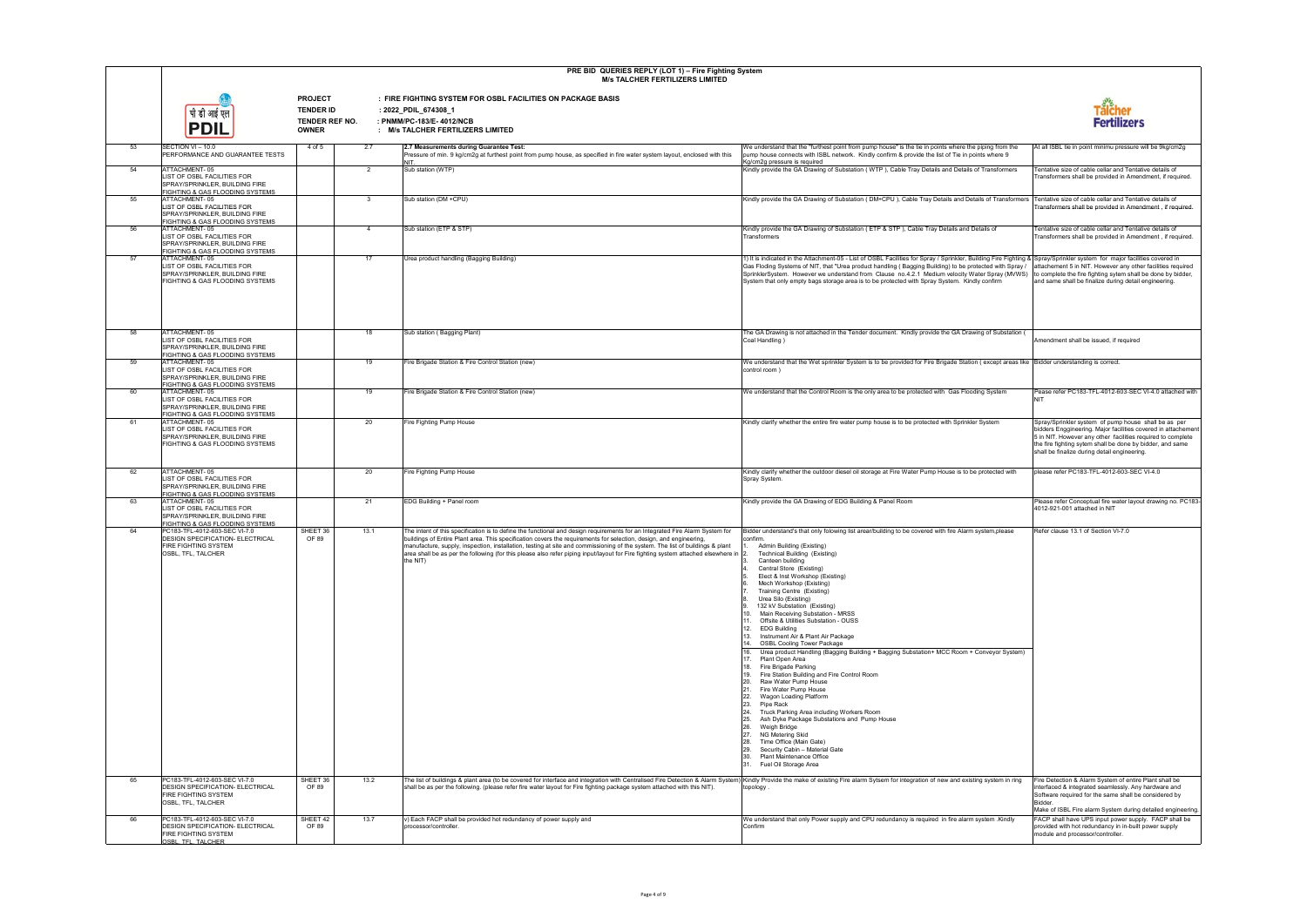|    |                                                                                                                         |                                                                      |            | PRE BID QUERIES REPLY (LOT 1) - Fire Fighting System<br><b>M/s TALCHER FERTILIZERS LIMITED</b>                                                                                                                                                                                                                                                                                                                                                                                                                                                                                                                                                                                                                                                                                                                                                        |                                                                                                                                                                                                                                                                                                                                                                                                                    |                                                                                                                                                                                                                                                                                                                                                                                          |
|----|-------------------------------------------------------------------------------------------------------------------------|----------------------------------------------------------------------|------------|-------------------------------------------------------------------------------------------------------------------------------------------------------------------------------------------------------------------------------------------------------------------------------------------------------------------------------------------------------------------------------------------------------------------------------------------------------------------------------------------------------------------------------------------------------------------------------------------------------------------------------------------------------------------------------------------------------------------------------------------------------------------------------------------------------------------------------------------------------|--------------------------------------------------------------------------------------------------------------------------------------------------------------------------------------------------------------------------------------------------------------------------------------------------------------------------------------------------------------------------------------------------------------------|------------------------------------------------------------------------------------------------------------------------------------------------------------------------------------------------------------------------------------------------------------------------------------------------------------------------------------------------------------------------------------------|
|    | <b>PDIL</b>                                                                                                             | <b>PROJECT</b><br><b>TENDER ID</b><br>TENDER REF NO.<br><b>OWNER</b> |            | : FIRE FIGHTING SYSTEM FOR OSBL FACILITIES ON PACKAGE BASIS<br>: 2022_PDIL_674308_1<br>: PNMM/PC-183/E-4012/NCB<br>: M/s TALCHER FERTILIZERS LIMITED                                                                                                                                                                                                                                                                                                                                                                                                                                                                                                                                                                                                                                                                                                  |                                                                                                                                                                                                                                                                                                                                                                                                                    | ai <mark>cher</mark><br>Fertilizers                                                                                                                                                                                                                                                                                                                                                      |
| 67 | PC183-E/603/SecVI-7.0<br><b>DESIGN SPECIFICATION- ELECTRICAL</b><br>FIRE FIGHTING SYSTEM<br>OSBL, TFL, TALCHER          | SHEET 41<br>OF89                                                     | 13.5       | Primary power supply shall be arranged by LSTK Contractor at one point to each Fire Alarm Panel. Suitable power<br>distribution to various signalling and notification devices shall be included in the LSTK Contractor 's scope. Also UPS/<br>Normal power supply to remotely located Repeater panel, sub-system, siren etc shall be provided by the LSTK Contractor<br>on the basis of actual system configuration and requirements.                                                                                                                                                                                                                                                                                                                                                                                                                | Bidder understand's that power supply for each FAP,RP and related items will be provided by client further Power Supply to FACPs and All Repeater Panels in Fire<br>cabling is in bidder scope. Please confirm exact location of power supply so that bidder can estimate<br>power cable for further extention.                                                                                                    | Station Building and Fire Water Pump House shall be<br>provided by Bidder from their UPS DB.                                                                                                                                                                                                                                                                                             |
| 68 | PC183-E/603/SecVI-7.0                                                                                                   | SHEET 43                                                             | 13.7, xxv  | Whenever there is a third party actuation to happen, like closing of fire dampers, switching off supply/exhaust units etc, the Kindly Provide the No of potential free contacts required for tripping of third party devices .                                                                                                                                                                                                                                                                                                                                                                                                                                                                                                                                                                                                                        |                                                                                                                                                                                                                                                                                                                                                                                                                    | Power Supply to Bidder's FACP in Area other than Fire<br>Station Building and Fire Water Pump House shall be<br>provided from Owner's UPS DB. Tapping of power from<br>Owner's UPS DB to Bidder's FACP shall be in Bidder's<br>scope. Location of power supply shall be finalised during<br>ngineeninga helistek<br>During detailed engineering. Cabling shall be in Bidder's            |
|    | <b>DESIGN SPECIFICATION- ELECTRICAL</b><br>FIRE FIGHTING SYSTEM<br>OSBL, TFL, TALCHER                                   | OF 89                                                                |            | actuation shall happen only when the fire signal is received from two different initiating devices located in a zone connected<br>to different fire alarm panels .The communication between the FACPs shall happen with two pair cables and the fire alarm<br>status of one panel shall be communicated to the<br>second panel in which the control relay module of the third party device is connected to. Inter panel communication is a must<br>and needs to be provided for controlled actuations .All the necessary systems to ensure reliable communications between<br>nanels are to be built into the FACPs                                                                                                                                                                                                                                   | note that we have provide potential free contacts at fire alarm panel further cabling to third party devices<br>shall be in scope of M/S PDIL. Kindly Confirm                                                                                                                                                                                                                                                      | scope.                                                                                                                                                                                                                                                                                                                                                                                   |
| 69 | PC183-E/603/SecVI-7.0<br><b>DESIGN SPECIFICATION- ELECTRICAL</b><br>FIRE FIGHTING SYSTEM<br>OSBL, TFL, TALCHER          | SHEET 46<br>OF89                                                     | 13.9.2     | Power supply system including Ni-Cd battery bank shall be mounted inside the panel.                                                                                                                                                                                                                                                                                                                                                                                                                                                                                                                                                                                                                                                                                                                                                                   | Please note batterry charger is part of Fire alarm panel & suitable for Lead acid batteries only. Also note<br>our privious experiance and best of our knowledage no FA vendors are having the battrey charger to<br>charge Ni-cd battery, further there is no provision in the Fire alarm panel to connect external 24V DC<br>supply. Therefore please confirm to use lead-acid battery instead of Ni-Cd battery. | Amendment may be issued, if required.                                                                                                                                                                                                                                                                                                                                                    |
| 70 | PC183-E/603/SecVI-7.0<br>DESIGN SPECIFICATION- ELECTRICAL<br>FIRE FIGHTING SYSTEM<br>OSBL, TFL, TALCHER                 | SHEET 49<br>OF89                                                     | 13.13      | Heat sensing cable shall be analogue type. It shall consist of four copper conductors, each covered with a colour coded,<br>negative temperature co-efficient material. The cores shall be twisted together and protected by an outer sheath of high<br>temperature, flame retardant PVC insulation. External mechanical protection shall be provided over the sensor cables.<br>Vendor shall provide control unit for each 100 m length of the sensor cable.                                                                                                                                                                                                                                                                                                                                                                                         | 1. Please provide the list of buildings having Cable gallery / Cable trench to be covered with LHS type fire Tentative size of cable cellar shall be provided in<br>detection.<br>2. Please share the detail i.e. Nos. of row & run of cable trays in cable gallery and cable trences.                                                                                                                             | Amendment, if required.                                                                                                                                                                                                                                                                                                                                                                  |
| 71 | PC183-TFL-603-SEC-VI-3.0<br>FIRE FIGHTING SYSTEM<br>OSBL, TFL, TALCHER<br>DESIGN PHILOSOPHY-PROCESS                     | SHEET 36<br>OF 89                                                    | 13.1       | The intent of this specification is to define the functional and design requirements for an Integrated Fire Alarm System for<br>buildings of Entire Plant area. This specification covers the requirements for selection, design, and engineering,<br>manufacture, supply, inspection, installation, testing at site and commissioning of the system. The list of buildings & plant<br>area shall be as per the following (for this please also refer piping input/layout for Fire fighting system attached elsewhere in  3. School<br>the NIT)                                                                                                                                                                                                                                                                                                       | We understand that Fire Alarm System is not required in following Buildings .Kindly Confirm<br>. Vikrampur Guest House<br>2. CISF Barrack<br>4. Training Hostel<br>5. Fire Station (Existing)                                                                                                                                                                                                                      | Refer clause 13.1 of Section VI-7.0                                                                                                                                                                                                                                                                                                                                                      |
| 72 | PC183-TFL-603-SEC-VI-3.0<br>FIRE FIGHTING SYSTEM<br>OSBL, TFL, TALCHER<br>DESIGN PHILOSOPHY-PROCESS                     | SHEET 50<br>OF 89                                                    | 13.15      | Two Nos. OLED display monitor of Samsung/LG/Sony Make (1 No. for Coal Gasification and Ammonia-Urea Plant and 1<br>No. for remaining all OSBL Plants/Other Packages) for Graphics user interface (GUI) of minimum size 70 inches shall be<br>installed in Fire Station Building Control Room for the display of whole plant layout and indicating location of all MCPs &<br>detectors along with their status. These OLED Display monitors shall receive the data from ES/OWS. Necessary<br>hardwares/softwares shall be provided for the same.                                                                                                                                                                                                                                                                                                       | We understand that 70 Inch OLED Monitor display -1 No for OSBL area shall be supplied by fire fighting<br>vendor and for ISBL area (Coal gasification and ammonia urea plant ) OLED monitor shall be supplied by<br>others .Kindly Confirm .                                                                                                                                                                       | Both OLED Display Monitors shall be in Bidder's scope                                                                                                                                                                                                                                                                                                                                    |
| 73 | PC183-TFL-603-SEC-VI-3.0<br>FIRE FIGHTING SYSTEM<br>OSBL, TFL, TALCHER<br><b>DESIGN PHILOSOPHY-PROCESS</b>              | $\qquad \qquad =$                                                    |            | Cable tray                                                                                                                                                                                                                                                                                                                                                                                                                                                                                                                                                                                                                                                                                                                                                                                                                                            | We undertand that Cable shall be laid in existing cable tray wherever avalable at site .Kindly Confirm                                                                                                                                                                                                                                                                                                             | Confirmed                                                                                                                                                                                                                                                                                                                                                                                |
| 74 | PC183-7115-0046 P & ID Fire water pump                                                                                  |                                                                      | $\equiv$   | <b>Fire Water Tank</b>                                                                                                                                                                                                                                                                                                                                                                                                                                                                                                                                                                                                                                                                                                                                                                                                                                | We understand that Instruments for fire water tank and interfacing with PLC is not in our scope , Kindly                                                                                                                                                                                                                                                                                                           | The same shall be in Bidder scope                                                                                                                                                                                                                                                                                                                                                        |
| 75 | House<br>PC183-TFL-4012-603-SEC VI-3.0<br>FIRE FIGHTING SYSTEM<br>OSBL. TFL. TALCHER                                    | Sheet 3 Of 8                                                         | $2.0$ (iv) | iv) Draw off connection (4 way, level gauge, level transmitter), strainer mesh (at suction pit) for fire water reservoir will be in<br>the scope of bidder.                                                                                                                                                                                                                                                                                                                                                                                                                                                                                                                                                                                                                                                                                           | Confirm<br>Kindly Clarify the scope of Level Gauge and Level Transmitter for fire water reservoir                                                                                                                                                                                                                                                                                                                  | The same shall be in Bidder scope                                                                                                                                                                                                                                                                                                                                                        |
| 76 | <b>DESIGN PHILOSOPHY-PROCESS</b><br>PC183-TFL-4012-603-SEC-VI-8.0<br><b>DESIGN PHILOSOPHY</b><br><b>INSTRUMENTATION</b> | Sheet 12 Of<br>67                                                    | 3.9        | SIL certification rating for all the instruments shall be minimum as per following list :-<br>All Smart Positioners - SIL 2<br>- SIL2<br>All Transmitters<br>$-SIL3$<br>All Solenoids<br>All Gas Detectors - SIL 2                                                                                                                                                                                                                                                                                                                                                                                                                                                                                                                                                                                                                                    | We understand that for OSBL area SIL 2 certification is not required for Pump house instrument and other NIT requirement to be followed.<br>area .Kindly Confirm.                                                                                                                                                                                                                                                  |                                                                                                                                                                                                                                                                                                                                                                                          |
| 77 | PC183-TFL-4012-603-SEC-VI-8.0<br>DESIGN PHILOSOPHY<br><b>INSTRUMENTATION</b>                                            | Sheet 9 Of<br>-67                                                    |            | PLC based control system (TMR/DMR)                                                                                                                                                                                                                                                                                                                                                                                                                                                                                                                                                                                                                                                                                                                                                                                                                    | Please confirm the type of PLC system required TMR or DMR                                                                                                                                                                                                                                                                                                                                                          | Minimum requirement is DMR.                                                                                                                                                                                                                                                                                                                                                              |
| 78 | PC183-TFL-4012-603-SEC VI-7.0<br>DESIGN PHILOSOPHY - ELECTRICAL                                                         | Sheet 55 Of<br>89                                                    | 14         | Cathodic Protection                                                                                                                                                                                                                                                                                                                                                                                                                                                                                                                                                                                                                                                                                                                                                                                                                                   | Kindly Clarify the scope of Current Cathodic Protection System for underground pipe                                                                                                                                                                                                                                                                                                                                | Cathodic Protection System of complete Underground<br>pipeline of Bidder shall be in Bidder's scope.                                                                                                                                                                                                                                                                                     |
| 79 | PC183-TFL-4012-603-SEC VI-1.0 (Project<br>Description) Clause No. 1.0                                                   | 3                                                                    | 1.0        | Introduction<br>Scope of work of the LSTK Contractor shall include Design, Engineering, Procurement, Supply, Fabrication, Inspection by<br>Third Party Inspection Agency (TPI) as applicable, Route survey for ODCs, Insurance, Transportation of all equipment<br>materials to work site, storage, construction and erection of all civil and structural, mechanical, electrical and instrumentation<br>works, assembly and Installation, obtaining all necessary statutory approvals, testing, mechanical completion, Pre-<br>Commissioning, Commissioning, sustained load test & performance guarantee Test Run (PGTR) for the scope of work<br>including total project management and handing over of the facilities under contractor scope of work duly completed on<br>single point responsibility basis, as per TAC/NFPA/NBC (Latest Edition). | Please specify the statutory approvals require.                                                                                                                                                                                                                                                                                                                                                                    | All necessary statutory approvals are in bidder scope as per<br>NIT requirements.                                                                                                                                                                                                                                                                                                        |
| 80 | PC183-TFL-4012-603-SEC-VI-2.0<br>CONTRACTOR'S SCOPE OF WORK                                                             | $\overline{2}$                                                       | $2$ iii)   | Fire brigade vehicle parking building near coal, petcoke handling area, along with bituminous road around the periphery of<br>the building & its interconnection to nearby road and other facilities, etc. as per attached tentative drawing.                                                                                                                                                                                                                                                                                                                                                                                                                                                                                                                                                                                                         | We understood that Fire brigade vehicle parking building construction and its (RCC structure) and<br>associated works shall be in bidder scope. Please confirm.                                                                                                                                                                                                                                                    | Construction of Fire brigade vehicle parking along with its<br>peripheral road and its interconnection with existing plant<br>road is in bidder's scope.                                                                                                                                                                                                                                 |
| 81 | PC183-TFL-4012-603-SEC-VI-2.0<br>CONTRACTOR'S SCOPE OF WORK<br>PC183-TFL-4012-603-SEC-VI-2.0                            | 3<br>3                                                               | 2 vii)     | Outdoor diesel oil day tanks (01 separate fuel tank of 990 litre for each diesel engine pump) along with associated piping<br>systems & accessories, at fire water pump house.                                                                                                                                                                                                                                                                                                                                                                                                                                                                                                                                                                                                                                                                        | The mentioned capacity of diesel oil day tanks seems to be less based on pump capacity. We understood <code> The</code> capacity mentioned for diesel oil day tank $\,$ is minimum.<br>the capacity is tentative. It may vary during detailed engineering, please confirm                                                                                                                                          | However, bidder shall provide adequasy calculations to afirm<br>the system requirement.                                                                                                                                                                                                                                                                                                  |
| 82 | CONTRACTOR'S SCOPE OF WORK                                                                                              |                                                                      | 2 xviii)   | Hydrant network along with pipes, fittings, flanges, valves, strainers, instruments, fire fighting items, supports, painting,<br>wrapping coating, etc., water spray system with deluge valve for cable caller and transformer, if applicable, inside/within<br>package units as below (for details refer attached conceptual fire fighting layout). Layout shall be finalised by bidder during<br>detail engineering after receiving the engineering input from respective package vendors. Following fire fighting packages<br>system are in bidder scope                                                                                                                                                                                                                                                                                           | As per specification Urea Silo & Urea conveyor system will be bidder scope but as conceptual fire water<br>layout plan layout and drawing no. PC183-4012-921-001 excluded from our scope. Please conform the<br>same is in our scope or not.                                                                                                                                                                       | Fire water system & fire detection & control system of Urea<br>product Handling (Bagging Building + Bagging Substation+<br>MCC Room + Conveyor System) will be carried out by<br>bidder, same shall be shared during detail engineering.                                                                                                                                                 |
| 83 | PC183-TFL-4012-603-SEC-VI-2.0<br>CONTRACTOR'S SCOPE OF WORK                                                             | $\overline{4}$                                                       | $2$ xx)    | Water sprinkler system for plant/ non plant buildings, technological structure, areas. (Buildings constructed by bidder &<br>separate agency) as per attachment 5 in NIT.                                                                                                                                                                                                                                                                                                                                                                                                                                                                                                                                                                                                                                                                             | During our site visit we found technical building is also called as admin building but in as per attachment 5 Kindly note technical buidling and admin building are two<br>in NIT mention the both are separate building please confirm wheatear it is one or separate building.                                                                                                                                   | building blocks of one complex.                                                                                                                                                                                                                                                                                                                                                          |
| 84 | PC183-TFL-4012-603-SEC-VI-2.0<br>CONTRACTOR'S SCOPE OF WORK                                                             | $\overline{4}$                                                       | $2$ xx)    | Water sprinkler system for plant/ non plant buildings, technological structure, areas. (Buildings constructed by bidder &<br>separate agency) as per attachment 5 in NIT.                                                                                                                                                                                                                                                                                                                                                                                                                                                                                                                                                                                                                                                                             | During our site visit we found trainee Hostel in town ship area but as per conceptual fire water layout plan<br>layout and drawing no. PC183-4012-921-001 the same is excluded from our scope. Please confirm<br>hydrant system and sprinkler system for trainee Hostel will be in our scope or not.                                                                                                               | Building fire fighting & sprinkler system for trainee hostel is<br>in bidder scope as per attachment 5 in NIT.<br>Conceptual fire water layout drawing no. PC183-4012-921-<br>001 attached in NIT, show the fire water distribution network,<br>but not the spray/sprinkler system.<br>Training Centre (inside plant) and training hostel (outside<br>plant) both are in bidder's scope. |
| 85 | PC183-TFL-4012-603-SEC-VI-2.0<br>CONTRACTOR'S SCOPE OF WORK                                                             | $\overline{4}$                                                       | 2 xxi)     | Water spray system for outdoor diesel oil storage at fire water pump house, Diesel oil storage of emergency DG set, all<br>pump houses, cable cellars, transformers (irrespective of oil content quantity), ammonia/toxic service equipment/areas,<br>bagging plant building(empty bag storage area) and other applicable areas as per attachment 5 in NIT.                                                                                                                                                                                                                                                                                                                                                                                                                                                                                           | Please provide list of all pump house to be protected with spray/sprinkler system.                                                                                                                                                                                                                                                                                                                                 | Refer attachment 5 in NIT.                                                                                                                                                                                                                                                                                                                                                               |

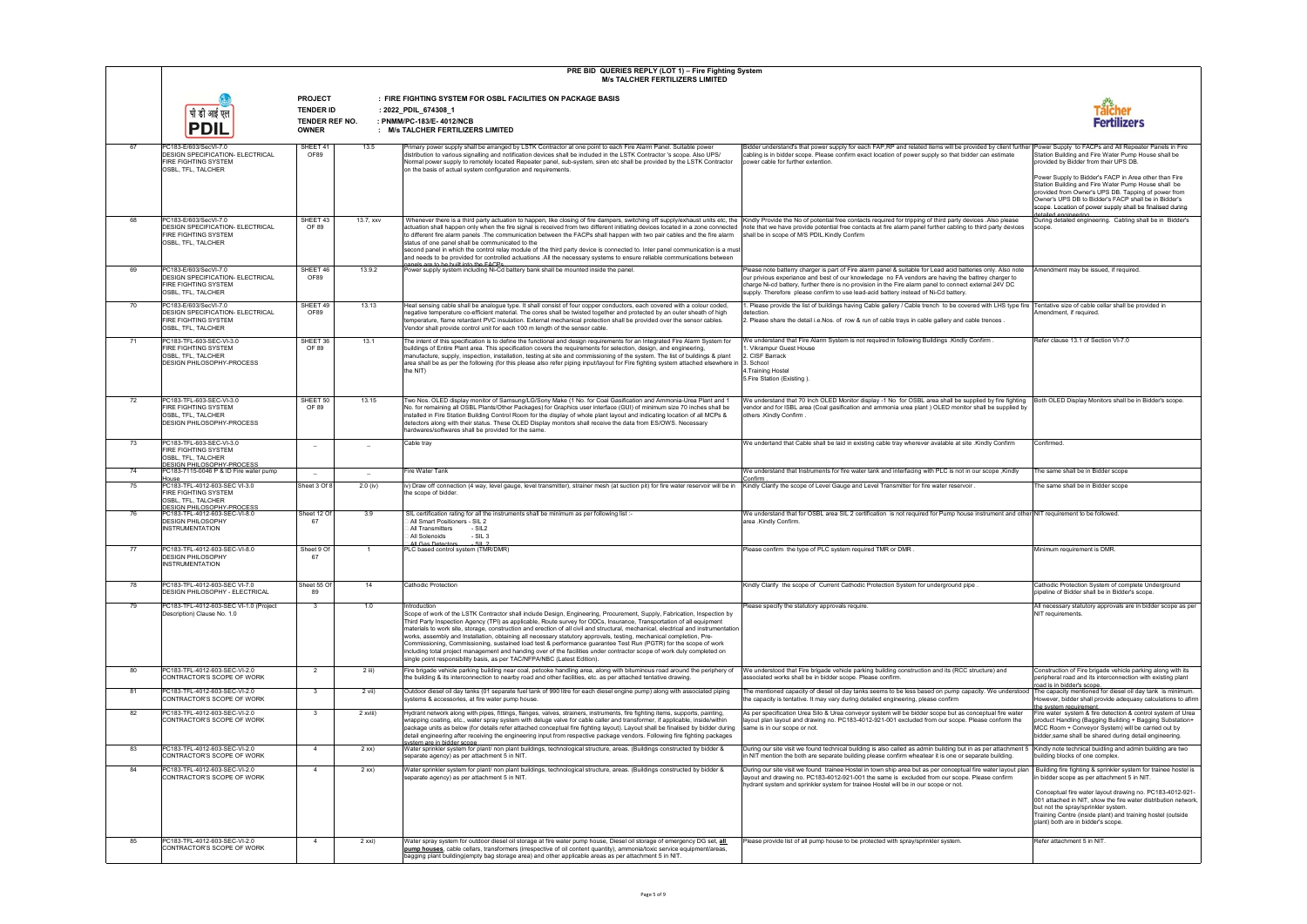|     | PRE BID QUERIES REPLY (LOT 1) - Fire Fighting System<br><b>M/s TALCHER FERTILIZERS LIMITED</b> |                                                                             |           |                                                                                                                                                                                                                                                                                                                                                                                                                                                                                                                                                                                    |                                                                                                                                                                                                                                                                                                                                                                                                                                                                                   |                                                                                                                                                                                                                                                                                           |
|-----|------------------------------------------------------------------------------------------------|-----------------------------------------------------------------------------|-----------|------------------------------------------------------------------------------------------------------------------------------------------------------------------------------------------------------------------------------------------------------------------------------------------------------------------------------------------------------------------------------------------------------------------------------------------------------------------------------------------------------------------------------------------------------------------------------------|-----------------------------------------------------------------------------------------------------------------------------------------------------------------------------------------------------------------------------------------------------------------------------------------------------------------------------------------------------------------------------------------------------------------------------------------------------------------------------------|-------------------------------------------------------------------------------------------------------------------------------------------------------------------------------------------------------------------------------------------------------------------------------------------|
|     | पी डी आई एत<br><b>PDIL</b>                                                                     | <b>PROJECT</b><br><b>TENDER ID</b><br><b>TENDER REF NO.</b><br><b>OWNER</b> |           | : FIRE FIGHTING SYSTEM FOR OSBL FACILITIES ON PACKAGE BASIS<br>: 2022_PDIL_674308_1<br>: PNMM/PC-183/E-4012/NCB<br>: M/s TALCHER FERTILIZERS LIMITED                                                                                                                                                                                                                                                                                                                                                                                                                               |                                                                                                                                                                                                                                                                                                                                                                                                                                                                                   | Talcher<br>Fertilizers                                                                                                                                                                                                                                                                    |
| 86  | PC183-TFL-4012-603-SEC-VI-2.0<br>CONTRACTOR'S SCOPE OF WORK                                    | -4                                                                          | 2 xxi)    | Water spray system for outdoor diesel oil storage at fire water pump house, Diesel oil storage of emergency DG set, all<br>pump houses, cable cellars, transformers (irrespective of oil content quantity), ammonia/toxic service equipment/areas,<br>bagging plant building(empty bag storage area) and other applicable areas as per attachment 5 in NIT.                                                                                                                                                                                                                        | Spray/ sprinkler system for ammonia/toxic service equipment/areas excluded from our scope. We<br>understood these area fall under ISBL, Please confirm.                                                                                                                                                                                                                                                                                                                           | Flange joints of piping system for Toxic/flammable service in<br>piping/equipment system in OSBL area. (Ex. OSBL pipe rack<br>etc.,). Furher details shall be provided during detail<br>engineering                                                                                       |
| 87  | PC183-TFL-4012-603-SEC-VI-2.0<br>CONTRACTOR'S SCOPE OF WORK                                    | $\overline{4}$                                                              | 2 xxii)   | Gas flooding system with clean agent, diverter valve (if feasible), detectors & accessories for control room and other<br>applicable areas mentioned in NIT.                                                                                                                                                                                                                                                                                                                                                                                                                       | we understood that clean agent system will be provided at control room in New fire station. Please confirm. Please refer PC183-TFL-4012-603-SECVI-4.0, Clause No.<br>Please identify the location of Cylinder room.<br>Cylinder room will be whose scope?<br>Please confirm, clean agent system will be provided with 100% standby cylinder.                                                                                                                                      | 4.4 and PC183-TFL-4012-603-SECVI-8.0                                                                                                                                                                                                                                                      |
| 88  | PC183-TFL-4012-603-SEC-VI-2.0<br>CONTRACTOR'S SCOPE OF WORK                                    | $\overline{4}$                                                              | 2 xxix)   | Seamless Integration of all Fire Detection & Alarm System of entire Fertiliser Plant. Detail scope of work shall be as per<br>Electrical (PC183-TFL-4012-603-SEC VI-7.0) and instrumentation (PC183-TFL-4012-603-SEC VI-8.0) in NIT w.r.t Fire<br>detection and alarm system as well as Fire & Gas detection system.                                                                                                                                                                                                                                                               | Please share the operation philosophy of seamless integration of fire detedtion alarm system with other<br>system (i.e. electrical, instrumentation & other supplied Fire & Gas detetection system). Also request to<br>share single line diagram with battery limit marking for all system which is covered with this package & to<br>be interfaced with this package.                                                                                                           | Operation Philosophy of seamless integration of fire<br>detection alarm system with other system shall be provided<br>during detailed engineering.<br>Refer clause 13.1 & 13.2 of Section VI-7.0 and Plot Plan for                                                                        |
| 89  | PC183-TFL-4012-603-SEC-VI-2.0                                                                  | $\overline{4}$                                                              | $2$ xxx)  | Cathodic protection system for buried piping.                                                                                                                                                                                                                                                                                                                                                                                                                                                                                                                                      | Is cathodic protection required for pipe with anit corossive material (as per Cl. No The under ground                                                                                                                                                                                                                                                                                                                                                                             | eation of respective Areas<br>For buried piping, wrapping coating & cathodic protection                                                                                                                                                                                                   |
|     | CONTRACTOR'S SCOPE OF WORK                                                                     |                                                                             |           |                                                                                                                                                                                                                                                                                                                                                                                                                                                                                                                                                                                    | pipe to be wrapped with anti corossoive maaterial, but in this cl. The under ground pipe shall be protected<br>with cathodic protection, which is contrdictary, please confirm which one to be consider)                                                                                                                                                                                                                                                                          | shall be done by bider.                                                                                                                                                                                                                                                                   |
| 90  | PC183-TFL-4012-603-SEC-VI-2.0<br>CONTRACTOR'S SCOPE OF WORK                                    | $\overline{4}$                                                              | $2$ xxxv) | Overhead storage tanks (potable water storage), septic tank, plumbing piping, fittings, taps (valves) for drinking water and<br>sanitary purposes, respectively, at each building constructed by bidder                                                                                                                                                                                                                                                                                                                                                                            | We understood that these system shall be considered for fire water pump house, fire station & control<br>building & fire veichle parking area. Please confirm whether filling system of these overhead tank under<br>whose scope. Also please specify the design criteria of these system                                                                                                                                                                                         | Owner shall provide instrument air/service water/plant air/<br>drinking water at battery limit of fire water pump house, fire<br>control room etc., facilities, and bidder has to take tapping<br>rom available point                                                                     |
| 91  | PC183-TFL-4012-603-SEC VI-3.0<br>SECTION VI-3.0<br>DESIGN PHILOSOPHY-PROCESS                   | 6                                                                           | 5.0       | OPERATING PHILOSOPHY<br>Fire fighting vendor shall provide a pressure transmitter at farthest point of network & its signal shall be provided in DCS &<br>fire water panel.                                                                                                                                                                                                                                                                                                                                                                                                        | Please note Main fire alarm panel will interface with Plant DCS. If we send pressure transmitter signal to<br>fire alarm panel then the same will transfer to DCS. There is no need take separate signal to DCS . please go to Fire alarm panel.<br>confirm whether pressure transmitter signal goes to only fire alarm panel or both                                                                                                                                             | Pressure Transmitter signal goes to control system, it will not                                                                                                                                                                                                                           |
| 92  | PC183-TFL-4012-603-SEC VI-3.0<br>SECTION VI-3.0<br>DESIGN PHILOSOPHY-PROCESS                   | $\overline{7}$                                                              | 5.0       | Bidder to provide Electro-Pneumatically operated deluge valve, wherever applicable (typical sketch is attached in Fire water<br>schematic)                                                                                                                                                                                                                                                                                                                                                                                                                                         | we understood that pneumatically operated deluge valves shall be used for only transformers. Please<br>confirm                                                                                                                                                                                                                                                                                                                                                                    | Owner shall provide instrument air/service water/plant air/<br>drinking water at battery limit of fire water pump house, fire<br>control room etc., facilities, and bidder has to take tapping                                                                                            |
|     |                                                                                                |                                                                             |           |                                                                                                                                                                                                                                                                                                                                                                                                                                                                                                                                                                                    | Please specify, client will provide air line to all pneumatically operated deluge valve or bidder to arrange<br>their own                                                                                                                                                                                                                                                                                                                                                         | from available point.                                                                                                                                                                                                                                                                     |
| 93  | PC183-TFL-4012-603-SEC VI-3.0<br>SECTION VI-3.0<br>DESIGN PHILOSOPHY-PROCESS                   | $\overline{7}$                                                              | 5.0       | Gas detection system shall be provided for process unit where hydrocarbons and<br>flammable gas are being handled.<br>The following types of gas detectors shall be considered in respective handling areas-<br>Ammonia detector<br>Hydrocarbon gas detector<br>Carbon monoxide (CO) gas detector for coal handling system<br>Hydrogen detector                                                                                                                                                                                                                                    | Please share the list of building where hydrocarbons and flammable gas are being handled.                                                                                                                                                                                                                                                                                                                                                                                         | Flange joints of piping system for Toxic/flammable service in<br>piping/equipment system in OSBL area. (Ex. OSBL pipe rack<br>etc.,). Furher details shall be provided during detail<br>engineering                                                                                       |
| 94  | PC183-TFL-4012-603-SEC VI-3.0<br>SECTION VI-3.0<br>DESIGN PHILOSOPHY-PROCESS                   |                                                                             | 5.0       | he following types of flame detectors shall be considered as per mapping study<br>Hydrocarbon flame detector<br>Hydrogen flame detector                                                                                                                                                                                                                                                                                                                                                                                                                                            | Scope not clear                                                                                                                                                                                                                                                                                                                                                                                                                                                                   | Mapping study of piping system for Toxic/flammable service<br>in piping/equipment system in OSBL area. (Ex. OSBL pipe<br>rack etc.,).<br>Refer PC183-TFL-4012-603-SEC VI-3.0 in NIT. Furher                                                                                               |
| 95  | PC183-TFL-4012-603-SEC VI-3.0                                                                  | $\overline{7}$                                                              | 6.0       | HAZARDOUS AREA CLASSIFICATION AND HAZOP                                                                                                                                                                                                                                                                                                                                                                                                                                                                                                                                            | For Hazop studies various information required like material handled in the plant, entire process of the                                                                                                                                                                                                                                                                                                                                                                          | details shall be provided during detail engineering<br>HAZOP shall be done by bidder as per NIT                                                                                                                                                                                           |
| 96  | SECTION VI-3.0<br>DESIGN PHILOSOPHY-PROCESS<br>PC183-TFL-4012-603-SEC VI-4.0                   | $\overline{4}$                                                              | 4.1       | The hazardous area classification as per IS-5572 shall be done bidder along with the submission of hazardous area<br>classification drawings & documents. HAZOP study shall be done by bidder of fire fighting system.<br>Fire Hydrant System                                                                                                                                                                                                                                                                                                                                      | plant, which are suppose to be provided by client only. Here the entire packege is devided into no of<br>package i.e. ISBL, OSBL & other packages & in this fire protection system various building area in ISBL<br>packeage & other package not in our scope, hence it is not possible us to carry out Hazop studies, we<br>request to exclude this from our scope<br>Please confirm, hydrant networks shall be laid under ground only at road crossing. Also please confirm, if | Undergrounfd piping shall be provided at Road/ Rail                                                                                                                                                                                                                                       |
|     | DESIGN PHILOSOPHY-PIPING                                                                       |                                                                             |           | Fire water network shall consist of mostly aboveground and/or underground, if required, piping systems.                                                                                                                                                                                                                                                                                                                                                                                                                                                                            | any existing pipe trestle can be use for laying fire pipe.                                                                                                                                                                                                                                                                                                                                                                                                                        | crossing, access road /wavs. vehicle movement area. Refer<br>PC183-TFL-4012-603-SEC VI-4.0 DESIGN PHILOSOPHY-<br><b>PIPING</b><br>Bidder shall provide supports/structure for piping and other<br>items in thier scope of work.                                                           |
| 97  | PC183-TFL-4012-603-SEC VI-4.0<br>DESIGN PHILOSOPHY-PIPING                                      | $5\overline{5}$                                                             | 4.1       | Tall columns, structure, towers and equipment where it may not be possible to provide access staircases with hydrants on<br>landing, will be considered as protected by hydrants at ground level, provided they are less than 15 m in height. When the<br>height exceeds 15 m, the concerned hydrants shall be replaced by monitors.                                                                                                                                                                                                                                               | Please provide height or drawing of all tall columns, structure, towers and equipment whose height is more  As per bidders Engg  to comply NIT reqirements.<br>than 15 M                                                                                                                                                                                                                                                                                                          |                                                                                                                                                                                                                                                                                           |
| 98  | PC183-TFL-4012-603-SEC VI-4.0<br>DESIGN PHILOSOPHY-PIPING                                      | 6                                                                           | 4.1       | Contractor to finalise hydrant layout on plot plan, with all the requirements such as number of Hydrants, Monitors, Foam<br>system, sprinkler system etc., based on all statutory requirements & Code Guidelines, considering ease of maintenance and ffire water layout of OSBL facility (DRG. PC183-4012-921-001) are minimum or It may be as per system<br>safe approach for fire fighting. Due consideration is to be given for providing Emergency escape routes also. Hydrants are to requirement<br>be strategically located to obtain maximum advantage of layout.         | We understood pipe routing, pipe size, number of Hydrants, Monitors which are mentioned in conceptual                                                                                                                                                                                                                                                                                                                                                                             | Minimum requirements are provided in NIT. Total job shall be<br>as per bidders Engg to comply NIT reqirements.                                                                                                                                                                            |
| 99  | PC183-TFL-4012-603-SEC VI-4.0<br>DESIGN PHILOSOPHY-PIPING                                      | $\overline{7}$                                                              | 4.2       | Water Spray System, water sprinkler system and water curtain system<br>Water spray, water curtain systems, permanently connected to fire water network, shall be provided with piping system,<br>detectors, spray nozzles (chrome plated brass), deluge valves (dry type, pneumatically & hydraulically operated (only use<br>where air is not available) with manual by pass valve, remote automatic and local manual operation), isolation valves,<br>strainer, low point drain with valve and suitable restriction orifice to maintain the pressure requirements as per TAC/ IS | Please confirm whether , Spray and sprinkler system, Gas flooding system, shall be provided for the<br>building of OSBL package as per ATTACHMENT-05, or any other building to be cevered with the same<br>Please specify the area to be provided with water curtain system                                                                                                                                                                                                       | Spray/Sprinkler system for major facilities covered in<br>attachement 5 in NIT. However any other facilities required<br>to complete the fire fighting sytem shall be done by bidder,<br>and same shall be finalize during detail engineering.                                            |
|     |                                                                                                |                                                                             |           |                                                                                                                                                                                                                                                                                                                                                                                                                                                                                                                                                                                    | Please specify the area availability of pneumatically airline.                                                                                                                                                                                                                                                                                                                                                                                                                    | Water curtain system shall as per detail engg. By bidder, if<br>required as per codes/specifications to complete the fire<br>fighting system                                                                                                                                              |
|     |                                                                                                |                                                                             |           |                                                                                                                                                                                                                                                                                                                                                                                                                                                                                                                                                                                    | We understood air line for detection line for transformer will provide by client at Deluge valve.                                                                                                                                                                                                                                                                                                                                                                                 | Owner shall provide instrument air/service water/plant air/                                                                                                                                                                                                                               |
|     |                                                                                                |                                                                             |           |                                                                                                                                                                                                                                                                                                                                                                                                                                                                                                                                                                                    | Please confirm whether butterfly valve are permissible as by pass valve for deluge valve                                                                                                                                                                                                                                                                                                                                                                                          | drinking water at battery limit of fire water pump house, fire<br>control room etc., facilities, and bidder has to take tapping<br>from available point.                                                                                                                                  |
| 100 | PC183-TFL-4012-603-SEC VI-4.0<br>DESIGN PHILOSOPHY-PIPING                                      | -7                                                                          | 4.2.1     | Medium velocity Water Spray (MVWS) System<br>To be provided for the followings locations, but not limited to.<br>Compressor seals<br>Lube oil consoles<br>Knock out drums (with hydrocarbon bearing service)<br>Cable cellars<br>Diesel/Petrol/Kerosene oil or any hydrocarbon liquid / oil tank<br>Coal/ Pet coke/ solid hydrocarbon material handling plant area<br>Pumps under racks.                                                                                                                                                                                           | Please provide location and details dimension of each equipment.                                                                                                                                                                                                                                                                                                                                                                                                                  | All isolation valve shall be Gate valve<br>Spray/Sprinkler system for major facilities covered in<br>attachement 5 in NIT. However any other facilities required<br>to complete the fire fighting sytem shall be done by bidder,<br>and same shall be finalize during detail engineering. |
| 101 | PC183-TFL-4012-603-SEC VI-4.0<br>DESIGN PHILOSOPHY-PIPING                                      | $\overline{7}$                                                              | 4.2.4     | <b>Water curtain system</b><br>To be provided for the followings locations, but not limited to.<br>Ammonia/ Toxic gas/ vapour compressor and pumps<br>Ammonia/ Toxic gas/ vapour storage tank<br>Ammonia liquid tanker loading area                                                                                                                                                                                                                                                                                                                                                | Please provide location of each equipment also provide drawing of each area.                                                                                                                                                                                                                                                                                                                                                                                                      | Spray/Sprinkler system for major facilities covered in<br>attachement 5 in NIT. However any other facilities required<br>to complete the fire fighting sytem shall be done by bidder,<br>and same shall be finalize during detail engineering.                                            |

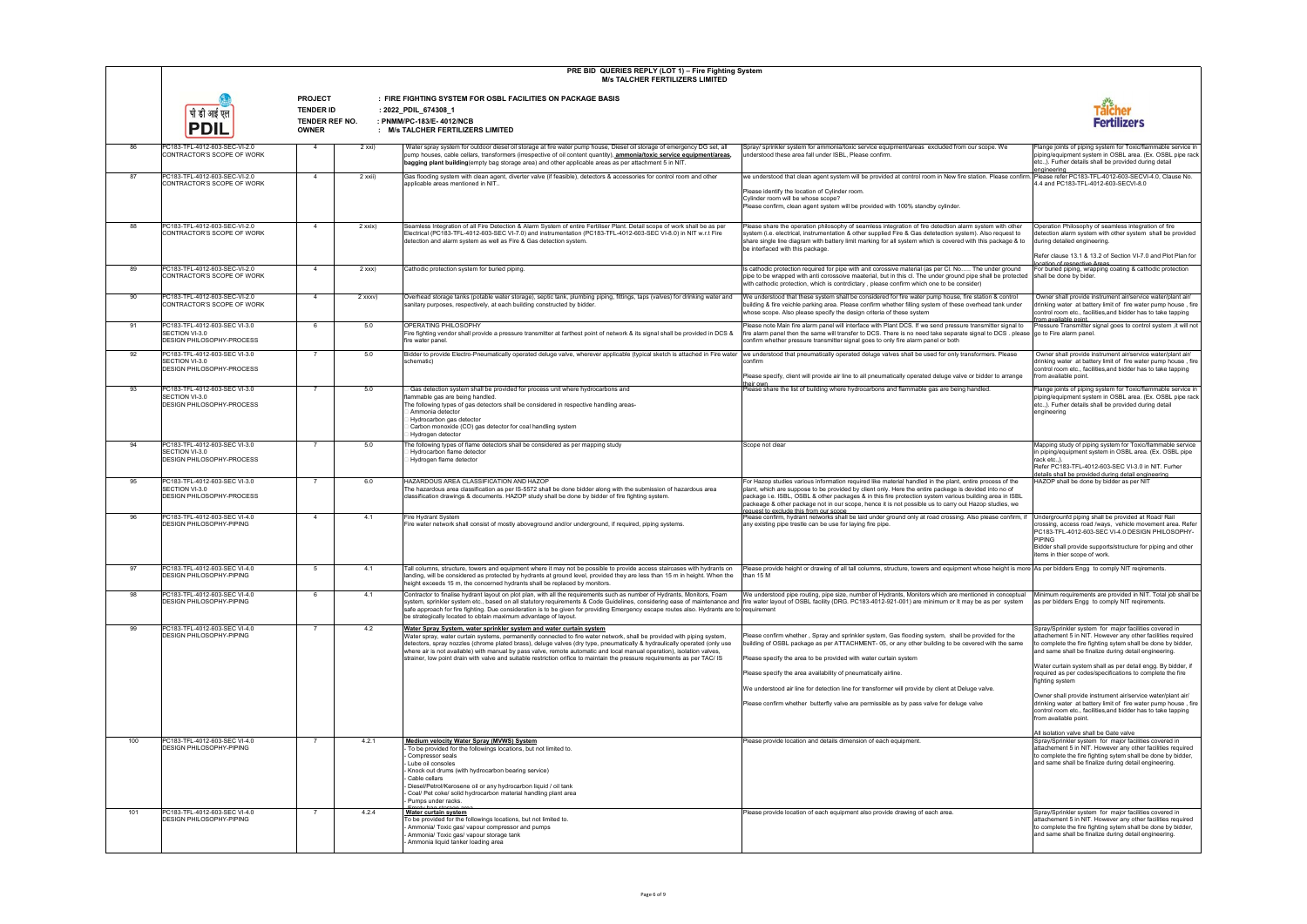|     |                                                                                             |                                                                      | PRE BID QUERIES REPLY (LOT 1) - Fire Fighting System<br><b>M/s TALCHER FERTILIZERS LIMITED</b>                                                                                                                                                                                                                                                                                                                                                                                                                                                                                                                                                                                                                                                                                                                                                                                                                                                                                                                                                                                                                                                                                                                                                                                                                                                                                                                                        |                                                                                                                                                                                                                                                                                                                                                                                                                                                                                                                                                                                                            |                                                                                                                                                                                                                                                                                                                                                                             |
|-----|---------------------------------------------------------------------------------------------|----------------------------------------------------------------------|---------------------------------------------------------------------------------------------------------------------------------------------------------------------------------------------------------------------------------------------------------------------------------------------------------------------------------------------------------------------------------------------------------------------------------------------------------------------------------------------------------------------------------------------------------------------------------------------------------------------------------------------------------------------------------------------------------------------------------------------------------------------------------------------------------------------------------------------------------------------------------------------------------------------------------------------------------------------------------------------------------------------------------------------------------------------------------------------------------------------------------------------------------------------------------------------------------------------------------------------------------------------------------------------------------------------------------------------------------------------------------------------------------------------------------------|------------------------------------------------------------------------------------------------------------------------------------------------------------------------------------------------------------------------------------------------------------------------------------------------------------------------------------------------------------------------------------------------------------------------------------------------------------------------------------------------------------------------------------------------------------------------------------------------------------|-----------------------------------------------------------------------------------------------------------------------------------------------------------------------------------------------------------------------------------------------------------------------------------------------------------------------------------------------------------------------------|
|     |                                                                                             | <b>PROJECT</b><br><b>TENDER ID</b><br>TENDER REF NO.<br><b>OWNER</b> | : FIRE FIGHTING SYSTEM FOR OSBL FACILITIES ON PACKAGE BASIS<br>: 2022_PDIL_674308_1<br>: PNMM/PC-183/E-4012/NCB<br>: M/s TALCHER FERTILIZERS LIMITED                                                                                                                                                                                                                                                                                                                                                                                                                                                                                                                                                                                                                                                                                                                                                                                                                                                                                                                                                                                                                                                                                                                                                                                                                                                                                  |                                                                                                                                                                                                                                                                                                                                                                                                                                                                                                                                                                                                            |                                                                                                                                                                                                                                                                                                                                                                             |
| 102 | PC183-TFL-4012-603-SEC VI-4.0<br>DESIGN PHILOSOPHY-PIPING                                   | -7                                                                   | 4.2.5<br><b>Sprinkler System</b><br>The sprinkler system shall be designed and installed at the following locations, but not limited.<br>Sprinkler system with deluge valves (dry type), shall be installed at the following Location:<br>- All Buildings as per NBC 2016 (and/or latest edition)<br>Laboratory<br>Chemical room/storage area<br>Sprinkler system (wet type with QBD), shall be installed at the following Location:<br>All buildings as per NBC 2016 (and/or latest edition)<br>Admin Building<br>Workshop building<br><b>Technical Building</b><br>Meeting Room/Hall<br>Canteen                                                                                                                                                                                                                                                                                                                                                                                                                                                                                                                                                                                                                                                                                                                                                                                                                                     | Please confirm whether, sprinkler system shall be provided for the building of OSBL package as per<br>ATTACHMENT-05, or any other building to be cevered with the same.<br>Please note that dry type sprinkler system and deluge valves system are completely different system. Dry<br>type sprinkler system consisting of dry type of alarm valve with closed head sprinkler head. Deluge valve<br>system consisting of deluge valve with nozzles (open sprinkler). Please what type of will be provided                                                                                                  | Spray/Sprinkler system for major facilities covered in<br>attachement 5 in NIT. However any other facilities required<br>to complete the fire fighting sytem shall be done by bidder,<br>and same shall be finalize during detail engineering.                                                                                                                              |
| 103 | PC183-TFL-4012-603-SEC VI-4.0<br><b>DESIGN PHILOSOPHY-PIPING</b>                            | 8                                                                    | 4.3<br>Foam system shall be provided for transformer area and hydrocarbon oil tank area. The transformer area shall be<br>surrounded by at least 2 foam monitors strategically installed. Hydrocarbon oil tank area and LPG/NG gas skid area shall be not. If the same is required, please share the type of system, equipmet to be protected, equipment<br>surrounded by at least 3 foam monitors strategically installed, so that each tank or each gas skid is fully covered within the<br>monitors throw range.<br>Water cum foam monitors (SS304 body & nozzle, fixed stand post type, manual operation, 500-750 USGPM variable type<br>flow, self inducting foam induction mechanism) along with portable type foam cans (each 200 Litres capacity) with 3% AFFF<br>Foam, shall be provided for                                                                                                                                                                                                                                                                                                                                                                                                                                                                                                                                                                                                                                 | Please confirm whether except foam monitor any other fixed automatic foam system for any equipment or [Bidder to follow PC183-TFL-4012-603-SECVI-4.0 clause no.<br>location & dimensional detail'                                                                                                                                                                                                                                                                                                                                                                                                          |                                                                                                                                                                                                                                                                                                                                                                             |
| 104 | PC183-TFL-4012-603-SEC VI-4.0<br><b>DESIGN PHILOSOPHY-PIPING</b>                            | 8                                                                    | above areas<br>4.4<br><b>Clean agent flooding system</b><br>Gas flooding system with clean agent, diverter valve (if feasible), detectors & accessories for Control Room, Computer room, Please confirm whether, Gas flooding system with clean agent, shall be provided for the building<br>Computer console room, UPS room, Battery room, server/database rack room etc. shall be protected by clean agent system package as per ATTACHMENT-05, or any other building to be cevered with the same.<br>as per NFPA- 2001(Inergen/ Argonite/ Novec 1230)                                                                                                                                                                                                                                                                                                                                                                                                                                                                                                                                                                                                                                                                                                                                                                                                                                                                              | If the same shall be provided for other area, Please provide location and details dimension of each<br>room/building to be provided with clean agent system.<br>In this context, please note that Inergen / Argonite is extinguish fire by inerting i.e. reducing Oxygen<br>concentration below 12 %, where as NOVEC 1230 extinguish the fire by chemical reaction, hence the<br>design criteria of inert gas system & Novec System (FK-5-1-12) design basis are different. please confirm                                                                                                                 | Bidder shall provide suitable gas flooding system                                                                                                                                                                                                                                                                                                                           |
| 105 | PC183-TFL-4012-603-SEC VI-4.0<br><b>DESIGN PHILOSOPHY-PIPING</b>                            | 11                                                                   | 5.6<br>Hose Box<br>Hose boxes shall be made of M.S. material and painted red with dimensions 18 SWG thick M.S. sheet, size 750 mm x 600<br>mm x 250 mm. Each box shall contain 2 nos.x 15 m of 21/2" fire hose (IS-636 Type-B) with gun metal nozzle, coupling,<br>universal branch pipe (IS-903), MS spanner. 1no. Hose Box with accessories shall be provided for each hydrant post and<br>each fire brigade connection (3 Way, 4 Way with isolation gate valve).                                                                                                                                                                                                                                                                                                                                                                                                                                                                                                                                                                                                                                                                                                                                                                                                                                                                                                                                                                   | As per manufacturer's standard for keeping Type - B hose, the hose box of size shall be 900mm x 600<br>mm x 250 mm required, please confirm which one to be considered.                                                                                                                                                                                                                                                                                                                                                                                                                                    | NIT specification is the minimum requirement.                                                                                                                                                                                                                                                                                                                               |
| 106 | PC183-TFL-4012-603-SEC VI-4.0<br><b>DESIGN PHILOSOPHY-PIPING</b>                            | 12                                                                   | 7.1<br><b>SAFETY SIGNAGES</b><br>Contractor shall provide the safety signages (in English & Hindi language) as per NBC/TAC, at strategic locations, for plant/<br>non plant areas buildings, technological structure, areas. Safety signages must be visible under both lighted & darkness                                                                                                                                                                                                                                                                                                                                                                                                                                                                                                                                                                                                                                                                                                                                                                                                                                                                                                                                                                                                                                                                                                                                            | Please confirm whether self illuminated type safety signages are acceptable                                                                                                                                                                                                                                                                                                                                                                                                                                                                                                                                | Bidder shall provide as per NBC/TAC.                                                                                                                                                                                                                                                                                                                                        |
| 107 | PC183-TFL-4012-603-SEC VI-6.0<br>DESIGN PHILOSOPHY - GENERAL CIVIL &<br><b>DESIGN BASIS</b> | 20                                                                   | 2.2<br><b>BUILDING REQUIREMENTS</b><br>Water supply, finishing works, plumbing works, sanitary fixtures, LAN system, EPABX system, electrical wiring<br>system/fixtures, approach roads, drainage system, sewage system, fire fighting system, safety requirements etc. shall be<br>mandatory requirement for all buildings / sheds under bidder's scope.                                                                                                                                                                                                                                                                                                                                                                                                                                                                                                                                                                                                                                                                                                                                                                                                                                                                                                                                                                                                                                                                             | Please share the detail specification of Sanitary Fizture, LAN System, EPABX System.<br>Also please specify detail of available water with pressure for Water Supply System for this buildings as<br>three buildings are in different location.<br>Also please share schematic diagram of water supply & plumbing system showing the battery limit.                                                                                                                                                                                                                                                        | 1.0 Please refer civil section of tender document for<br>specification of Sanitary Fizture.<br>LAN System, EPABX System - Instrument dept. To reply<br>2.0 Process to reply?<br>3.0 Concern dept to reply?                                                                                                                                                                  |
| 108 | PC183-TFL-4012-603-SEC VI-7.0<br><b>DESIGN SPECIFICATION- ELECTRICAL</b>                    | 10                                                                   | 1.22<br>Interface and Integration with Fire Detection & Alarm System of Other Plants like Coal Gasification Plant, Ammonia-Urea<br>Plant, RWTP-DM-CPU Plant, ETP & STP, Steam Generation Plant, Coal/Petoke/Limestone Handling System, OSBL other<br>Facilities etc. at Fire Station Building shall be in LSTK Contractor's scope. Also, provision for Interface<br>and Seamless Integration with Fire Detection & Alarm System of 4 Nos. spares at Fire Station Building shall be in LSTK<br>Contractor's scope.                                                                                                                                                                                                                                                                                                                                                                                                                                                                                                                                                                                                                                                                                                                                                                                                                                                                                                                     | Please note that different make FAP cannot be seamlessly networked with each other in ring topology as<br>all OEM FAP have their own proprietary protocol. Different make FAP can be interfaced with each other<br>through NO/NC contacts only OR MODBUS over TCP/IP open protocol from each FAP. All FAP can be<br>integrated with existing SCADA/ DCS through MODBUS over TCP/IP. All panel data shall be available in<br>SCADA/ DCS only through MODBUS over TCP/IP. ---Please Confirm                                                                                                                  | Fire Detection & Alarm System of entire Plant shall be<br>nterfaced & integrated seamlessly. Any Hardware and<br>Software required for the same shall be considered by<br>Bidder.                                                                                                                                                                                           |
| 109 | PC183-TFL-4012-603-SEC VI-7.0<br><b>DESIGN SPECIFICATION- ELECTRICAL</b>                    | 16                                                                   | 4.1.1<br>Following Feeders shall be made available at Offsite & Utilities Substation (OUSS)<br>4 Nos. 3.3kV Breaker Motor Feeders for LSTK Contractor's Main Fire Water Pump Motors.<br>2 Nos. of 415V Breaker Motor Feeders for LSTK Contractor's Jockey Fire Water Pump Motors.<br>2 Nos. of 415V 400 A Power Feeders for Distribution Board at Fire Station Building.<br>2 Nos. of 415V 250 A Power Feeders for Distribution Board at Fire Pump House.<br>2 Nos. of 415V±10%, 50Hz±5%, 63 A Power Feeders at Owner's 415 V switchboard for<br>Distribution Boards at Ash Pond Substation.<br>2 Nos. of AC 115V 32A UPS supply feeder for LSTK Contractor's UPS Distribution Board (UPSDB).<br>2 Nos. of AC 240V 32 A UPS supply feeder for LSTK Contractor's UPS Distribution Board (UPSDB).<br>Tapping of power supply from respective Switchboard at Offsite & Utilities Substation (OUSS) (including supply of all<br>required material), structural supports for cable tray, cable trays, cables, cable termination at both ends etc. shall be in LSTK<br>Contractor's scope.<br>Further distribution to equipment through proper type and size of cables, their supply, erection, testing and commissioning<br>etc. shall be in LSTK Contractor's scope.<br>LSTK Contractor shall indicate details of power requirement and the Rating of 415 V, 240V, 115V Feeders at Offsite &<br>Itilities Substation in the Technical Rid | We understood power cable with all accessories from power source to respective building/equipment<br>(under LSTK Scope) shall be in our scope. Please confirm termination of these power cable in clients<br>panel under whose scope. Also please share the power cable lying philosophy in outdoor area for the<br>project.<br>Please confirm the outdoor power cable can be layed on the avalable existing poewer cable tray in the<br>plant or not.                                                                                                                                                     | Termination of Cables at Owner's Switchgears shall be in<br>Bidder's scope. Power cable shall be laid on Overhead<br>Cable Trays in entire plant. Space in Owner's Pipe rack may<br>be used for laying of cable trays . In case, Owner's Piperack<br>is not available in Cable Route, structure and cable trays<br>support for cable Trays shall also be in Bidder's scope. |
| 110 | PC183-TFL-4012-603-SEC VI-7.0<br><b>DESIGN SPECIFICATION- ELECTRICAL</b>                    | 17                                                                   | 4.2.2<br>Separate 240VAC UPS Distribution Board shall be provided to feed Fire Control Room (to meet 250 lux in case of UPS<br>Supply only) ) & Fire Control Room lights (30% of total light). Fire Detection & Alarm System etc                                                                                                                                                                                                                                                                                                                                                                                                                                                                                                                                                                                                                                                                                                                                                                                                                                                                                                                                                                                                                                                                                                                                                                                                      | We understood all these power are made available by client whereever required                                                                                                                                                                                                                                                                                                                                                                                                                                                                                                                              | Only Feeders shall be made available in Owner's Switchgear<br>at OUSS. Tapping of Power from these feeders to<br>Distribution Boards of Bidder shall be in Bidder's scope.                                                                                                                                                                                                  |
| 111 | PC183-TFL-4012-603-SEC VI-7.0<br><b>DESIGN SPECIFICATION- ELECTRICAL</b>                    | 17                                                                   | 4.3.1<br>33 % of total light shall be fed from Emergency Power (DG Power), in case of failure of Normal Power.<br>10% of light or required Number of lights for safe evacuation, whichever is higher, shall be used as panic light (240V AC                                                                                                                                                                                                                                                                                                                                                                                                                                                                                                                                                                                                                                                                                                                                                                                                                                                                                                                                                                                                                                                                                                                                                                                           | We understood all these power are made available by client whereever required                                                                                                                                                                                                                                                                                                                                                                                                                                                                                                                              | Only Feeders shall be made available in Owner's Switchgear<br>at OUSS. Tapping of Power from these feeders to<br>Distribution Board s of LSTK Contractor shall be in LSTK                                                                                                                                                                                                   |
| 112 | PC183-TFL-4012-603-SEC VI-7.0<br><b>DESIGN SPECIFICATION- ELECTRICAL</b>                    | 30                                                                   | UPS), in case of complete shutdown and shall be fed from 240 V AC UPS DB.<br>8.20<br><b>Cable Laying</b><br>8.2.1 The cables shall generally be laid on overhead racks. Pipe racks where available, shall be used to support the cable<br>racks.                                                                                                                                                                                                                                                                                                                                                                                                                                                                                                                                                                                                                                                                                                                                                                                                                                                                                                                                                                                                                                                                                                                                                                                      | Please confirm the outdoor power cable can be layed on the avalable existing poewer cable tray in the<br>plant or not. Also please share Pipe racks layout details.                                                                                                                                                                                                                                                                                                                                                                                                                                        | Contractor's scope.<br>Power cable shall be laid on Overhead Cable Trays in entire<br>plant. Space in Owner's Piperack shall be used fro laying of<br>cable trays . In case, Owner's Piperack is not available in<br>Cable Route, structure and cable trays support fro cable<br>Trays shall also be in LSTK Contractor's scope                                             |
| 113 | PC183-TFL-4012-603-SEC VI-7.0<br><b>DESIGN SPECIFICATION- ELECTRICAL</b>                    | 38                                                                   | 13.1<br>Minimum 6 Nos. FACP suitably located in above mentioned Buildings/Substations/Control Rooms/Plant and corresponding<br>minimum 2 Nos. Repeater Panel covering all FACPs in Fire Station Building including all interface and integration shall be in  interfacing of all this shall be ISBL contractor scope, Please confirm.<br>LSTK Contractor's scope.                                                                                                                                                                                                                                                                                                                                                                                                                                                                                                                                                                                                                                                                                                                                                                                                                                                                                                                                                                                                                                                                     | Please confirm whether all these fire alarm panel, repeater panels shall be provided by OSBL bidder but                                                                                                                                                                                                                                                                                                                                                                                                                                                                                                    | All Interface and integration shall be in scope of Fire<br>Fighting Package LSTK Contractor.                                                                                                                                                                                                                                                                                |
| 114 | PC183-TFL-4012-603-SEC VI-7.0<br><b>DESIGN SPECIFICATION- ELECTRICAL</b>                    | 38                                                                   | 13.2<br>Hook-up & integration of above Plants' Fire Detection & Alarm System with Centralised Fire Detection & Alarm System shall<br>be in scope of LSTK Contractor in FO ring connection. Connection shall be such that all fire alarm system panel and<br>repeater panel shall be connected in the same FO ring network. Necessary hardware, graphics and other software as<br>required shall be considered for hook up and integration.                                                                                                                                                                                                                                                                                                                                                                                                                                                                                                                                                                                                                                                                                                                                                                                                                                                                                                                                                                                            | Also please confirm whether the panel quantity mentioned are minimum or shall be as per system<br>requirement<br>Please note that different make FAP cannot be seamlessly networked with each other in ring topology as<br>all OEM FAP have their own proprietary protocol. Different make FAP can be interfaced with each other<br>through NO/NC contacts only OR MODBUS over TCP/IP open protocol from each FAP. All FAP can be<br>integrated with existing SCADA/ DCS through MODBUS over TCP/IP. All panel data shall be available in<br>SCADA/ DCS only through MODBUS over TCP/IP. ---Please Confirm | 6 Nos. FACP are minimum. In case, more FACPs are<br>required as per Design, same shall be in Bidder's scope<br>without any time & cost implication.<br>fire Detection & Alarm System of entire Plant shall be<br>interfaced & integrated seamlessly. Any hardware and<br>Software required for the same shall be considered by<br>Bidder.                                   |

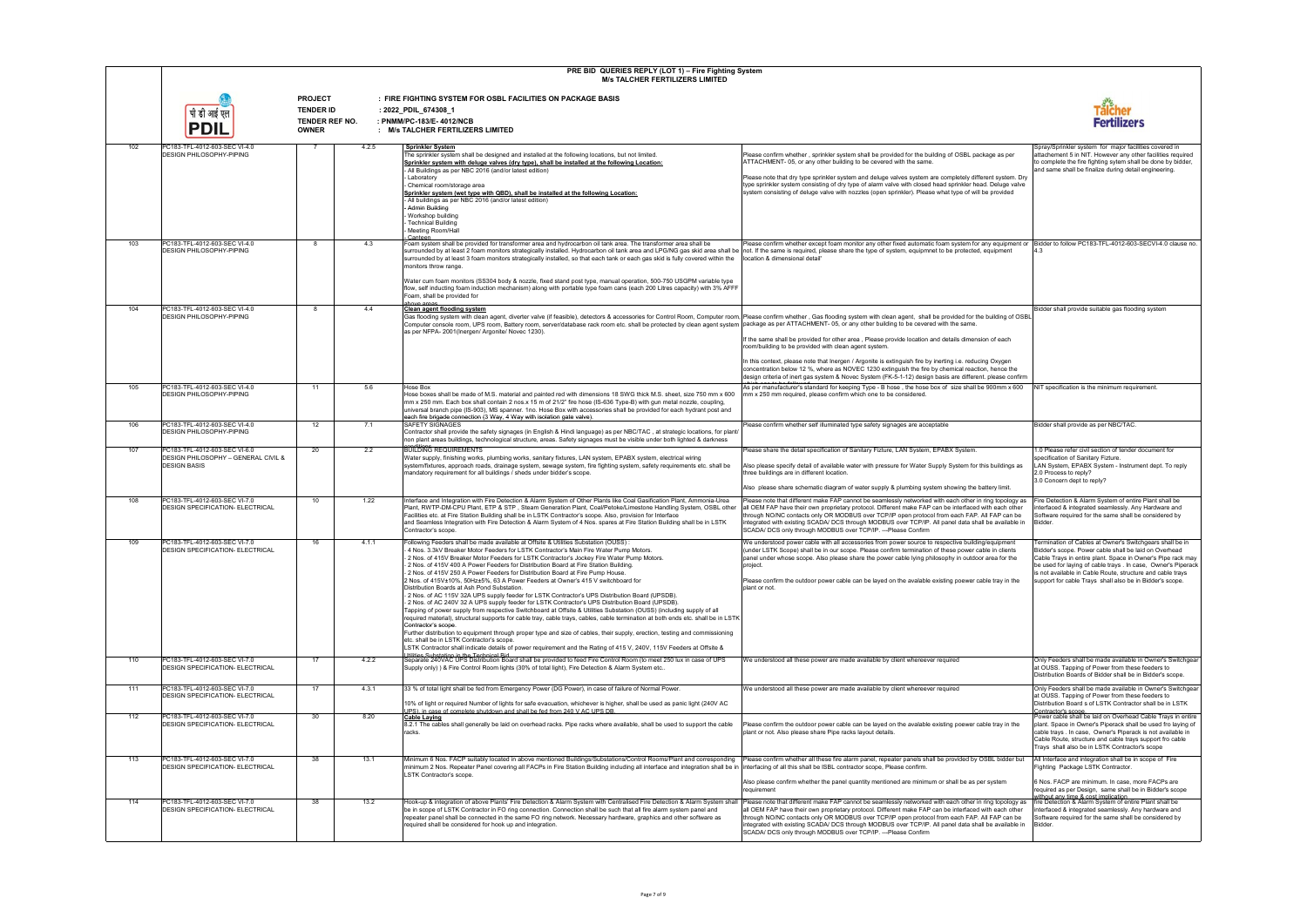|     |                                                                                                                                 |                                                                      |               | PRE BID QUERIES REPLY (LOT 1) - Fire Fighting System<br><b>M/s TALCHER FERTILIZERS LIMITED</b>                                                                                                                                                                                                                                                                                                                                                                                                                                                                                                                                                   |                                                                                                                                                                                                                                                                                                                                                                                                                                      |                                                                                                                                                                                                                                                                                                                                                                 |
|-----|---------------------------------------------------------------------------------------------------------------------------------|----------------------------------------------------------------------|---------------|--------------------------------------------------------------------------------------------------------------------------------------------------------------------------------------------------------------------------------------------------------------------------------------------------------------------------------------------------------------------------------------------------------------------------------------------------------------------------------------------------------------------------------------------------------------------------------------------------------------------------------------------------|--------------------------------------------------------------------------------------------------------------------------------------------------------------------------------------------------------------------------------------------------------------------------------------------------------------------------------------------------------------------------------------------------------------------------------------|-----------------------------------------------------------------------------------------------------------------------------------------------------------------------------------------------------------------------------------------------------------------------------------------------------------------------------------------------------------------|
|     | पी डी आई ए<br><b>PDI</b>                                                                                                        | <b>PROJECT</b><br><b>TENDER ID</b><br>TENDER REF NO.<br><b>OWNER</b> |               | : FIRE FIGHTING SYSTEM FOR OSBL FACILITIES ON PACKAGE BASIS<br>: 2022_PDIL_674308_1<br>: PNMM/PC-183/E-4012/NCB<br>: M/s TALCHER FERTILIZERS LIMITED                                                                                                                                                                                                                                                                                                                                                                                                                                                                                             |                                                                                                                                                                                                                                                                                                                                                                                                                                      | Taicher<br>Fertilizers                                                                                                                                                                                                                                                                                                                                          |
| 115 | PC183-TFL-4012-603-SEC VI-7.0<br><b>DESIGN SPECIFICATION- ELECTRICAL</b>                                                        | 41                                                                   | 13.5.28       | 13.5.28 Inbuilt battery backup light shall be considered of minimum 4 hrs. Backup wherever fire fighting equipment is placed  Please specify for which area this clause applicable since as per Cl. No 13.6 (Page No 535) batt                                                                                                                                                                                                                                                                                                                                                                                                                   | for Fire alarm system shall be for a minimum of 24 hours. At the end of that period, this shall becapable of Signs etc.<br>operating the system during a fire and other emergency conditions for 2 hours at maximum connected                                                                                                                                                                                                        | For Lighting refer cl NO. 4.3.1 of Sec VI-7.0                                                                                                                                                                                                                                                                                                                   |
| 116 | PC183-TFL-4012-603-SEC VI-7.0<br><b>DESIGN SPECIFICATION- ELECTRICAL</b>                                                        | 41                                                                   | $13.7$ ii)    | The FACP panel shall have minimum 4 loops expandable to minimum 8 loops. Each loop shall be able to take min 120<br>Detectors/ Devices (any combination) with a loop length capable up to 2kms with 2Cx1.5 sqmm shielded twisted pair<br>armoured cable. Control panel shall have provision for future expansion so that additional loops can be created by addition<br>of loop cards modules. Each loop shall have min 25 % spare capacity for future requirement. Actual nos. of loop cards                                                                                                                                                    | As per 13.7 xxxvii, it is mentioned 1600 meters to 3000 meters. Please confirm which one to be followed                                                                                                                                                                                                                                                                                                                              | Loop Length shall be as per OEM Standard. However,<br>maximum loop length to be considered shall be 1600 meters.                                                                                                                                                                                                                                                |
| 117 | PC183-TFL-4012-603-SEC VI-7.0<br><b>DESIGN SPECIFICATION- ELECTRICAL</b>                                                        | 42                                                                   | 13.7 v)       | required based on design<br>Each FACP shall be provided hot redundancy of power supply and processor/controller.                                                                                                                                                                                                                                                                                                                                                                                                                                                                                                                                 | Hot redundancy of power supply also mentioned. However, in clause no. 13.6, it is mentioned that the<br>primary power supply shall be UPS & the secondary power supply shall be through the battery. Since the<br>battery is there for a secondary power supply, do you require redundancy in the power supply? Please<br>clarify.                                                                                                   | FACP shall have UPS input power supply. FACP shall be<br>provided with hot redundancy in in-built power supply<br>module and processor/controller.                                                                                                                                                                                                              |
| 118 | PC183-TFL-4012-603-SEC VI-7.0                                                                                                   | 42                                                                   | 13.7 vi)      | Each FACP shall have inbuilt LCD colour touch screen (320*240 pixels) as per vendor specification to clearly indicate the                                                                                                                                                                                                                                                                                                                                                                                                                                                                                                                        | Many OEMs does not use Touch screen due to safety reason in life safety product & they use                                                                                                                                                                                                                                                                                                                                           | Inbuilt LCD colour touch screen shall be provided.                                                                                                                                                                                                                                                                                                              |
| 119 | <b>DESIGN SPECIFICATION- ELECTRICAL</b><br>PC183-TFL-4012-603-SEC VI-7.0                                                        | 42                                                                   | $13.7$ ix)    | location of fire, type of device activated other indications like service requirement of a component, etc.<br>The FACP shall be capable of Public Address system integration with the use of RS485/Ethernet module or with the use of                                                                                                                                                                                                                                                                                                                                                                                                            | Keypad.Please confirm screen with Keypad can also be considered<br>Please confirm Public Address System is under whose scope                                                                                                                                                                                                                                                                                                         | PA system under Owner's scope.                                                                                                                                                                                                                                                                                                                                  |
| 120 | <b>DESIGN SPECIFICATION- ELECTRICAL</b><br>PC183-TFL-4012-603-SEC VI-7.0<br><b>DESIGN SPECIFICATION- ELECTRICAL</b>             | 42                                                                   | $13.7$ viii)  | relays<br>In case of a Loop Card Failure, the FACP shall allow to replace the Loop card without switching off the panel and<br>reprogramming.                                                                                                                                                                                                                                                                                                                                                                                                                                                                                                    | It is advisable to switch off-panel while changing any card as removal of the card will generate multiple<br>faults in the panel. Please confirm whether all loop card also redundant like the motherboard as<br>mentioned.                                                                                                                                                                                                          | In case of a Loop Card Failure, the FACP shall allow to<br>eplace the Loop card without switching off the panel and<br>reprogramming.<br>Vendor clarification is not acceptable.                                                                                                                                                                                |
| 121 | PC183-TFL-4012-603-SEC VI-7.0<br><b>DESIGN SPECIFICATION- ELECTRICAL</b>                                                        | 42                                                                   | 13.7 xviii)   | All the fire alarm modules (loop cards, networking cards, and communication card. Etc.) should be hot pluggable and hot<br>swappable to facilitate easy replacement of faulty modules. All the electronic components shall be compatible to non-<br>airconditioned environment for working satisfactorily.                                                                                                                                                                                                                                                                                                                                       | It is advisable to switch off-panel while changing any card as removal of the card will generate multiple<br>faults in the panel. Please confirm whether all card also redundant like the motherboard as mentioned.                                                                                                                                                                                                                  | All the fire alarm modules (loop cards, networking cards, and<br>communication card. Etc.) should be hot pluggable and hot<br>swappable to facilitate easy replacement of faulty modules.<br>Vendor clarification is not acceptable.                                                                                                                            |
| 122 | PC183-TFL-4012-603-SEC VI-7.0<br><b>DESIGN SPECIFICATION- ELECTRICAL</b>                                                        | 43                                                                   | 13.7 xxvi)    | EMC/EMI Monitoring - Signal-to noise ratio shall be high. To inform the possibility of a false alarm caused due to<br>interferences from sources such as Motors, power cables, Wi-Fi routers, fluorescent lamps, network switches, mobile<br>signalsetc. The panel shall display the EMI/EMC Current and Average Values reported by the detector. The User/Installer<br>shall have access to this reading during Maintenance (with password protection).                                                                                                                                                                                         | We found that only one fire alarm OEM can provide this facility in their system, where as other Fire Alarm Amendment may be issued, if required.<br>OEM does not having this facility in their system. Request to remove this clause from specification                                                                                                                                                                              |                                                                                                                                                                                                                                                                                                                                                                 |
| 123 | PC183-TFL-4012-603-SEC VI-7.0<br><b>DESIGN SPECIFICATION- ELECTRICAL</b>                                                        | 44                                                                   | $13.7$ xxix)  | System shall provide adequate EEPROM size to store minimum of 200 events fire/fault. The event shall be stored in LIFO<br>structure. All events shall be time stamped. FACP shall have real time clock for event time stamping                                                                                                                                                                                                                                                                                                                                                                                                                   | Event history of a minimum of 200 is too less for this size of the project. We suggest to relook the                                                                                                                                                                                                                                                                                                                                 | Amendment may be issued, if required.                                                                                                                                                                                                                                                                                                                           |
| 124 | PC183-TFL-4012-603-SEC VI-7.0<br><b>DESIGN SPECIFICATION- ELECTRICAL</b>                                                        | 44                                                                   | 13.8          | <b>Repeater Panels</b>                                                                                                                                                                                                                                                                                                                                                                                                                                                                                                                                                                                                                           | minimum quantity<br>The Detail described in the specification, we found that repeater panel features are same as main fire<br>alarm panel, but in general repeater panel is only meant for repeat annunciation of all fire alarm panels &<br>no operation can be made from repeater panel. Please confirm whether we consider repeater panel as per<br>specification or normal type repeater panel                                   | Repeater Panels as asked for in NIT shall be provided.                                                                                                                                                                                                                                                                                                          |
| 125 | PC183-TFL-4012-603-SEC VI-7.0<br><b>DESIGN SPECIFICATION- ELECTRICAL</b>                                                        | 48                                                                   | 13.10.1       | Detectors for microprocessor shall be addressable type. Detectors shall be plug-in type and shall have twist lock action<br>fitting. Multicolour LEDs provided on the detectors shall indicate Normal and Alarm state. Essential features of detectors are<br>indicated as below.                                                                                                                                                                                                                                                                                                                                                                | Detector shall have a 360 degree view red color programmable LED which shall blink in case of normal<br>operation & steady red color in case of an alarm. Multicolor LED shall not be available in general. Please<br>confirm whether we can proceed with the standard type.                                                                                                                                                         | Multicolor LEDs provided on the detectors shall indicate<br>Normal and Alarm state.                                                                                                                                                                                                                                                                             |
| 126 | PC183-TFL-4012-603-SEC VI-7.0<br><b>DESIGN SPECIFICATION- ELECTRICAL</b>                                                        | 48                                                                   | 13.11.1       | The Intelligent Addressable Multi sensor Detector of latest generation having multi color LED having two optical chamber<br>and one thermal working and shall confine to the relevant standard having the following features.                                                                                                                                                                                                                                                                                                                                                                                                                    | Detector shall be multisensor type with both smoke & heat with working principle of light scattering as<br>required. However dual optical smoke as mentioned in the heading of the clause seems to be OEM<br>specific feature as this terminology is not available in IS code.                                                                                                                                                       | Multisensor detector with multi color LED shall be considered<br>confirming to EN54/Vds standard.<br>Vendor clarification is not acceptable                                                                                                                                                                                                                     |
| 127 | PC183-TFL-4012-603-SEC VI-7.0<br><b>DESIGN SPECIFICATION- ELECTRICAL</b>                                                        | 50                                                                   | 13.14.4       | It shall have minimum IP-55 enclosure and weatherproof construction suitable for outdoor installation. The break glass unit For UL/ FM/VdS approved manual call points, their construction size & material shall be as per the<br>shall have a minimum dimension of 100x100x80mm.                                                                                                                                                                                                                                                                                                                                                                | standard design. Customization is not possible as MCP shall have the necessary approval as required. It<br>shall be glass break type for both indoor & outdoor both. We suggest considering IP24 for indoor MCP &<br>IP66 for Outdoor MCP.                                                                                                                                                                                           | Indoor MCP may be IP42. Amendment nay be issued, if<br>required.                                                                                                                                                                                                                                                                                                |
| 128 | PC183-TFL-4012-603-SEC VI-7.0<br><b>DESIGN SPECIFICATION- ELECTRICAL</b>                                                        | 50                                                                   | 13.15         | Minimum 4 Nos. PC based ES/OWS (Industrial Grade of Dell/HP Make) of latest configuration (core i7 of latest generation<br>with required software for GUI display & hookup etc.) shall be considered with minimum 30 inch LED monitors in fire station<br>building.<br>Minimum. 1 Nos. PC based ES/OWS (Industrial Grade of Dell/HP Make) of latest configuration (core i7 of latest generation<br>with required software for GUI display & hookup etc.) shall be considered with minimum 30 inch LED monitors in CCR.<br>1 No. A3/A4 size colour Laserjet printer of HP make shall be provided for printing of alarm logs etc. Whole plant Fire | OWS/ GUI is also mentioned with quantity. Please confirm whether GUI with each panel required or the<br>same on certain locations only? Moreover, please specify, monitor & control all panels from a central<br>location only or each panel shall have the right to monitor & control all panels or individual panels.                                                                                                              | Monitoring & control shall be done by individual panels of<br>particular area. However, all fire alarm control panels shall<br>be connected in ring topology. Centralized Fire Detection &<br>Alarm System shall be installed at Fire Station Building<br>where ES/OWS and Screens shall be installed for monitoring<br>& control of complete fertilizer plant. |
|     |                                                                                                                                 |                                                                      |               | Detection & Alarm network display, monitoring and control shall be from the above ES/OWS. These ES/OWS shall be<br>integrated with the Repeater Panels installed in Fire Station Building Control (by respective Package Contractors as well as<br>Fire Fighting Package Contractor).<br>All required furniture for ES/OWS shall also be provided by LSTK Contractor. UPS power shall be provided for ES/OWS and<br>other screens.                                                                                                                                                                                                               |                                                                                                                                                                                                                                                                                                                                                                                                                                      |                                                                                                                                                                                                                                                                                                                                                                 |
| 129 | PC183-TFL-4012-603-SEC VI-3.0<br>SECTION VI-3.0<br>DESIGN PHILOSOPHY-PROCESS                                                    | $\mathbf{3}$                                                         | 2.00          | Main Plant Facilities (by LSTK M/s Wuhan) such as Ammonia & Urea Plant, dedicated Cooling Towers, Coal gasification<br>plant (CGP), Solid material storage & handling, Ammonia Storage Tank, Ammonia -Truck & Wagon loading system etc) -<br>ISBL. Fire fighting system bidder to provide required FW at B/L of ISBL                                                                                                                                                                                                                                                                                                                             | We understood that, as per layout plot plan of proposed integrated coal-based fertilizer and chemical<br>complex and Dwg. No. PC 183-0000-0001. The area marks by red is in bidder scope, Blue & magenta is in<br>wuhan's scope. Please confirm.                                                                                                                                                                                     | Scope Battry limit is marked in the refered drawing in NIT.                                                                                                                                                                                                                                                                                                     |
| 130 | PC183-TFL-4012-603-SEC VI-3.0<br>SECTION VI-3.0<br>DESIGN PHILOSOPHY-PROCESS                                                    | -5                                                                   | 4.00          | i. Fire Water Network shall be sized for 120% of Design Water Rate. However, Fire Fighting Vendor shall confirm Design<br>Pressure of Fire Water Header based upon Fire Water Pump discharge pressure.                                                                                                                                                                                                                                                                                                                                                                                                                                           | Please confirm, the hydrant system shall be hydraulically designed such way when half the aggregate<br>pumping capacity is being discharged at the farthest/hydraulically most remote point and the other half in<br>the most vulnerable area.                                                                                                                                                                                       | As per bidders Engg to comply NIT reqirements.                                                                                                                                                                                                                                                                                                                  |
| 131 | PC183-TFL-4012-603-SEC VI-7.0<br><b>DESIGN SPECIFICATION- ELECTRICAL</b>                                                        | 30                                                                   | 8.2.1         | cable shall be laid overhead. However, wherever overhead cable routing is not feasible LSTK Contractor can go for cable<br>trench / slit (Refer PDS attached with the NIT) as per the site requirement                                                                                                                                                                                                                                                                                                                                                                                                                                           | Please share cable trench layout.                                                                                                                                                                                                                                                                                                                                                                                                    | Same shall be finalised during detailed engineering                                                                                                                                                                                                                                                                                                             |
| 132 | PC183-TFL-4012-603-SEC VI-7.0<br><b>DESIGN SPECIFICATION- ELECTRICAL</b>                                                        | 30                                                                   | 8.2.1         | HV Power, LV Power and Control shall be on separate trays. Instrument and electrical cable trays shall be separate.                                                                                                                                                                                                                                                                                                                                                                                                                                                                                                                              | Instead of separate tray, Instrument and electrical cable can be laid in one tray however only Instrument<br>cable laid in conduit. Please confirm.                                                                                                                                                                                                                                                                                  | HV Power, LV Power and Control shall be on separate trays.<br>Instrument and electrical cable trays shall be separate.                                                                                                                                                                                                                                          |
| 133 | ATTACHMENT- 09 List of Buildings drawing<br>SIPL-R/TFL/FWR/101<br>GENERAL ARRANGEMENT DRAWING OF<br><b>FIRE WATER RESERVOIR</b> |                                                                      |               | Total fire water reservoir capacity required in two equal compartment for complete fire fighting system based on working<br>pumps.                                                                                                                                                                                                                                                                                                                                                                                                                                                                                                               | In your tender drawing No. SIPL-R/TFL/FWR/101 only plan (top view) is given with internal dimensions<br>49.8M x 49.8 M of each tank compartment with no dimensions height/ cross section is given in the<br>drawing.<br>Please provide the complete fire water tank drawing with cross section along with pump house with<br>elevation of fire water outlet nozzle and minimum & maximum water level to check adequacy of fire water | Refer attachement 9 in NIT.<br>Tentative elevation drawing attached also. However fir water<br>piping system sahll be as per detail engg, by bidder.                                                                                                                                                                                                            |
| 134 | ATTACHMENT- 09 List of Buildings drawing<br>SIPL-R/TFL/FWR/101<br>GENERAL ARRANGEMENT DRAWING OF<br>FIRE WATER RESERVOIR        |                                                                      |               | 40" dia tank outlet valve. As per tender drawing outlet valve is under tank vendor scope.                                                                                                                                                                                                                                                                                                                                                                                                                                                                                                                                                        | hased on the working numns.<br>Please confirm the scope, since all the 40" dia valves are shown in Schematic for Fire Fighting drawing<br>under fire fighting vender scope                                                                                                                                                                                                                                                           | Valves within the battery limit r shall be provided by bidder<br>as per schmatic drawing.                                                                                                                                                                                                                                                                       |
| 135 | PC183-TFL-4012-603-SEC VI-4.0<br><b>DESIGN PHILOSOPHY-PIPING</b>                                                                |                                                                      | Cl. No. 4.2.1 | Medium velocity Water Spray (MVWS) System<br>To be provided for the followings locations, but not limited to.<br>Compressor seals<br>Lube oil consoles<br>Knock out drums (with hydrocarbon bearing service)                                                                                                                                                                                                                                                                                                                                                                                                                                     | -As per this list we understand that the MVW spray system is required for following buildings/ Areas<br>- Diesel oil tanks for fire fighting pumps<br>- Cable Cellars & galleries<br>- Empty Bag Storage Area                                                                                                                                                                                                                        | Spray/Sprinkler system for major facilities covered in<br>attachement 5 in NIT. However any other facilities required<br>to complete the fire fighting sytem shall be done by bidder,<br>and same shall be finalize during detail engineering.                                                                                                                  |
|     |                                                                                                                                 |                                                                      |               | Cable cellars<br>Diesel/Petrol/Kerosene oil or any hydrocarbon liquid / oil tank<br>Coal/ Pet coke/ solid hydrocarbon material handling plant area<br>Pumps under racks.                                                                                                                                                                                                                                                                                                                                                                                                                                                                         | Please provide the list of cable cellars and layout of cable trays in each cable cellars.                                                                                                                                                                                                                                                                                                                                            | Tentative cable cellar size shall be provided in Amendment,<br>if required.                                                                                                                                                                                                                                                                                     |
| 136 | PC183-TFL-4012-603-SEC VI-4.0<br><b>DESIGN PHILOSOPHY-PIPING</b>                                                                |                                                                      | Cl. No. 4.2.2 | High velocity Water Spray (HVWS) System<br>To be provided for the followings locations, but not limited to.<br>Transformers irrespective of oil content & location                                                                                                                                                                                                                                                                                                                                                                                                                                                                               | Please provide the number & list of transformers with rating of all transformers required to be protected.                                                                                                                                                                                                                                                                                                                           | Tentative details of Transformers shall be provided in<br>Amendment, if required.                                                                                                                                                                                                                                                                               |